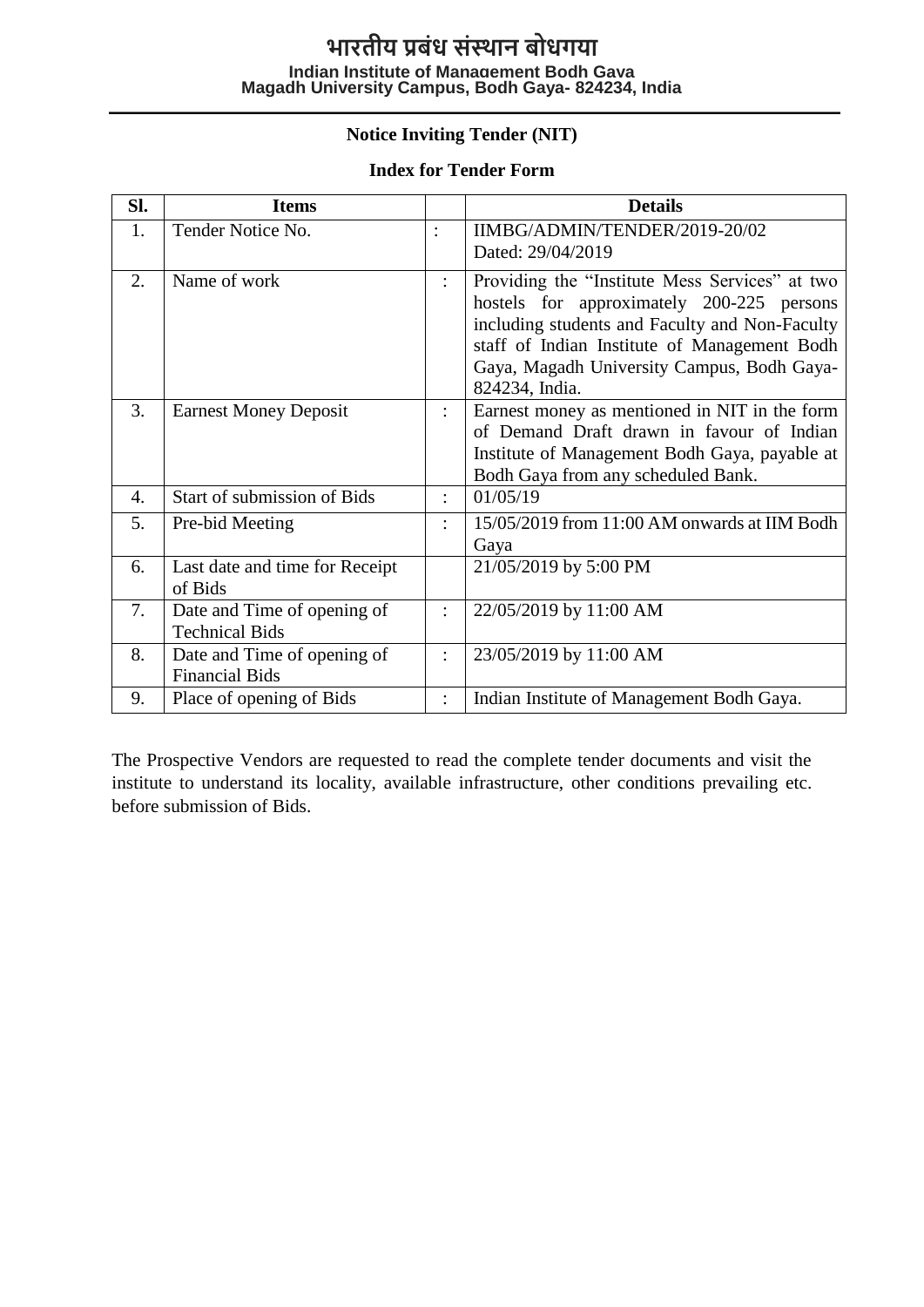### **NOTICE INVITING TENDERS**

The Indian Institute of Management Bodh Gaya invites sealed tenders under two Bid Systems towards Providing the "Institute Mess Services" at Indian Institute of Management Bodh Gaya, Magadh university Campus, Bodh Gaya- 824234, India from reputed Caterers/Mess Service Providers etc. The last date and time of submission of tender document is 21/05/2019 by 5:00 PM. The detailed tender document is available at the Institute website www.iimbg.ac.in. The cost of tender form which is known as tender fee is Rs. 1,000/ -. The tender forms can be downloaded from the Institute's website and can be found attached with this tender paper and will be submitted as explained along with a DD of Rs. 1,000/- (As Tender Fee) in favour of Indian Institute of Management Bodh Gaya, payable at Bodh Gaya.

> **Brigadier M D Chacko (Retd)** CAO Phone: 0631-2200238, Email: cao@iimbg.ac.in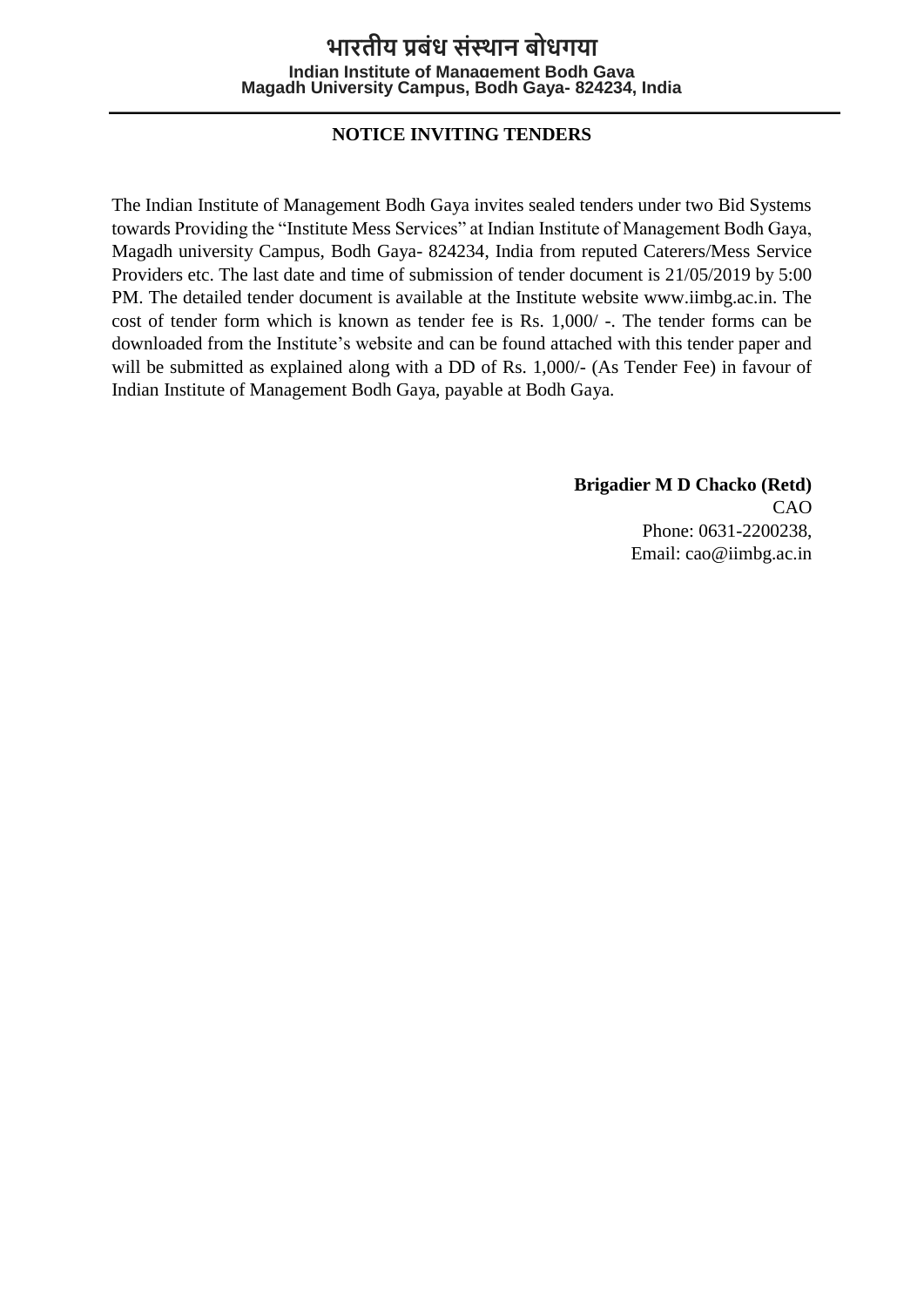### **Technical Bid**

### **For Providing the "Institute Mess Services" at Indian Institute of Management Bodh Gaya, Gaya.**

**Note:** This is to be kept in Envelope "B" which should be sealed and written on envelop that "Technical Bid in Reference to the Tender for Providing the Institute Mess Services at Indian Institute of Management Bodh Gaya," Gaya, Bihar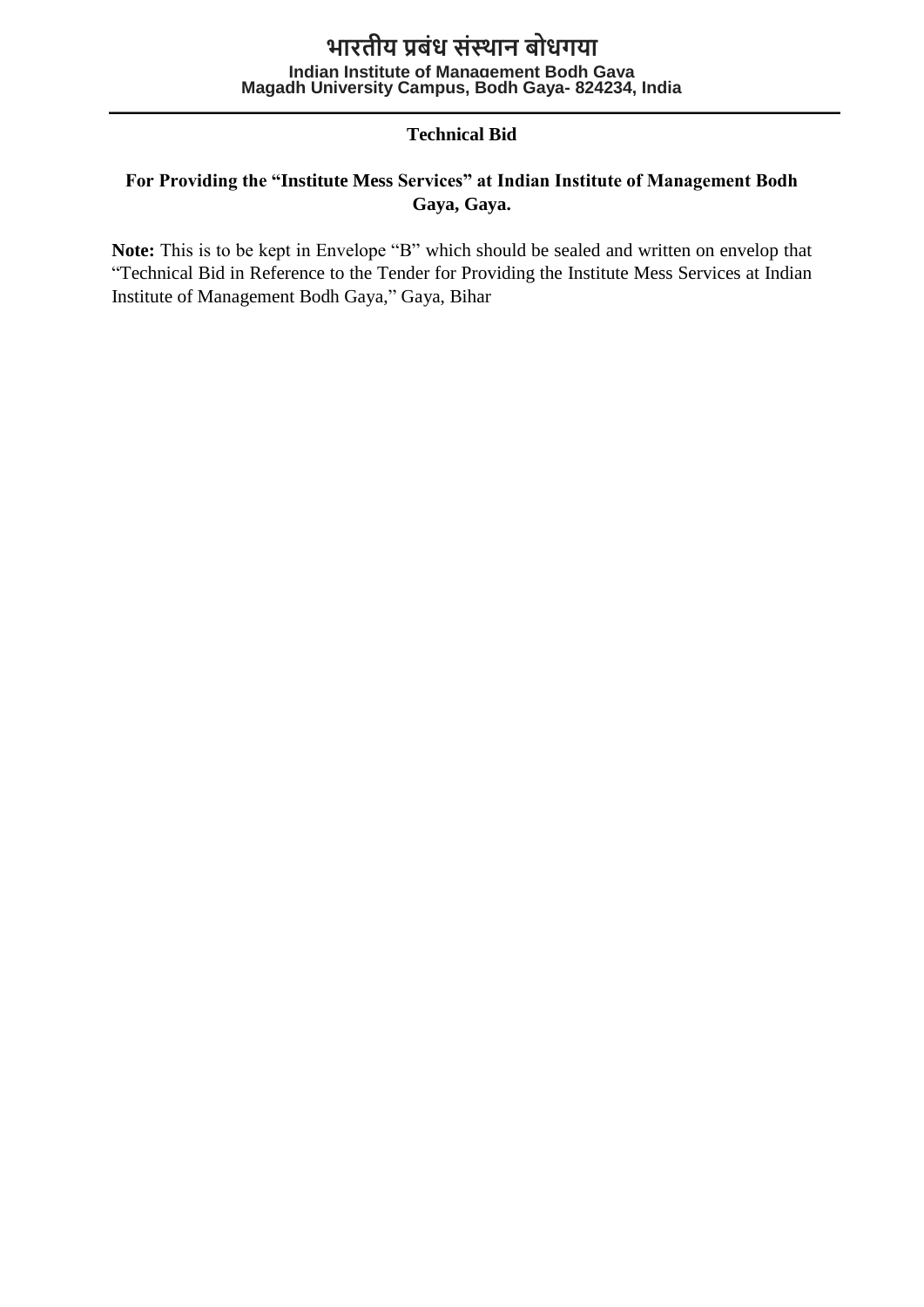## **NOTICE INVITING TENDER**

The Indian Institute of Management Bodh Gaya invites sealed tender under two bid system for Providing the "Institute Mess Services" at the Indian Institute of Management Bodh Gaya from the reputed Cateresr/Mess Service Providers. Details are as follows:

| Sl. | <b>Description of Goods/</b><br><b>Services</b>                                                                                                                                                                                                          | <b>Earnest</b><br><b>Money to</b><br>he<br><b>Deposited</b> | Last date &<br>time of<br>submission of<br><b>Tender</b><br>document | Time & date<br>of opening of<br><b>Tender</b><br>(Technical<br>Bid) |
|-----|----------------------------------------------------------------------------------------------------------------------------------------------------------------------------------------------------------------------------------------------------------|-------------------------------------------------------------|----------------------------------------------------------------------|---------------------------------------------------------------------|
| 1.  | Providing the "Institute Mess"<br>Services" for approximately<br>200-225<br>persons including<br>students and Faculty and Non-<br>Faculty staff of Indian Institute<br>of Management Bodh Gaya,<br>Magadh University Campus,<br>Bodh Gaya-824234, India. | Rs.<br>$2,26,800/$ -                                        | 21/05/2019 by<br>5:00 PM                                             | 22/05/2019 by<br>11:00 AM                                           |

2. The tender must be accompanied by a Demand Draft of Rs. 2,26,800/- only, from a scheduled bank drawn in favour of Indian Institute of Management Bodh Gaya, payable at Bodh Gaya as Earnest Money for the above tender and a tender fee of Rs. 1,000/- (Non Refundable).

### **3. Eligibility Criteria**

#### **3.1. Physical**

Having concluded similar services in Central Government/State Government/PSU/Universities/Reputed Higher Educational Institutions of running 90 student mess or catering services for at least 3 organizations or two similar services of having 135 student mess or one similar services having 180 student mess in the last 3 years ending on the last day of the month i.e. up to 30/04/2019. Similar Services means Mess/Canteen Services in Reputed Higher Educational Institutions i.e. (for Graduate/Post Graduate Students).

### **3.2. Financial**

The Firm should have average annual financial turnover of at least of Rs 30 Lakhs during the preceding last 3 consecutive financial years starting from F.Y. 2015-16.

4. Sealed tender documents duly signed & stamped on all pages are required to be delivered at Indian Institute of Management Bodh Gaya, by Registered Post/Speed Post/By Hand/Courier (to be submitted in Receiving & Dispatch Office) on or before 21/05/2019 by 5:00 PM. The Technical Bids opening shall be at IIM Bodh Gaya, campus in presence of the tenderers or their authorized representatives, if any, who wish to attend. The Financial Bids of those bidders declared as qualified in Technical Bids will be opened on 22/05/2019 by 11:00 AM. If the office happens to be closed on the date of receipt of the bids or opening of bids as specified, the bids will be received and opened on the next day of opening of the office on the same time and venue which is announced in this bid document/website of the Institute/communicated through E-Mail.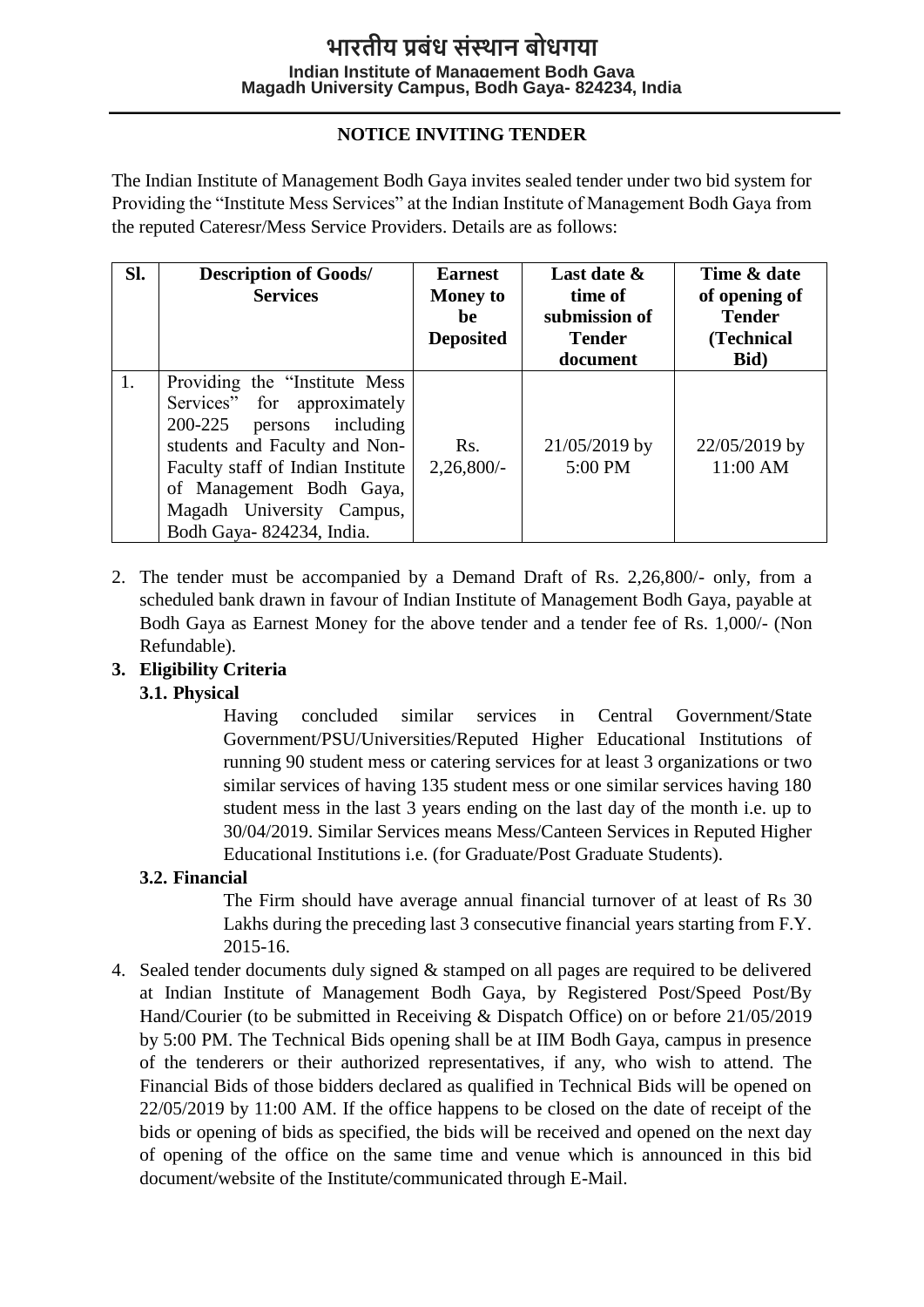- 5. The tenderer shall quote for the services to be provided as given in the tender document, at IIM Bodh Gaya.
- 6. Tenderers should email their queries, if any, at cao @iimbg.ac.in. The clarifications on those queries, if found necessary, shall be uploaded on the Institute's website.
- 7. The tender must be submitted in three separately sealed envelopes marked as "A", "B", & "C". The language used shall be English. In case any information is given in foreign language, then translated (in English) copies of those pages must be enclosed, failing which the tender will be summarily rejected.
- 8. ENVELOPE "A" (Earnest Money & Tender Fee) The tender shall be accompanied with the cost of the tender document failing which the tender will not be accepted. Tender must also be accompanied with earnest money as mentioned. The Demand Draft towards Earnest Money & cost of tender document as Tender Fee should be placed in sealed "Envelope A".
	- 8.1. The tender cost and EMD are not required to be submitted by bidders who are exempted in terms of MSME, Govt. of India guidelines. However, they are required to furnish requisite valid certificate in this regard issued by the Competent Authority
- 9. "ENVELOPE B" (Technical Bid Document)
	- 9.1. Tenderers should establish their credentials by giving valid documentary evidences of similar services as defined in this document to have been executed in India.
	- 9.2. Checklist for "Envelope B"
		- 9.2.1. Copy of registration of GST.
		- 9.2.2. Copy of proof of experience of Catering service/Food License/FSSAI.
		- 9.2.3. Copy of EPF/ESI registration.
		- 9.2.4. Health Trade License by the Health Department.
		- 9.2.5. Copy of Income Tax Permanent Account Number.
		- 9.2.6. Copy of Authorization for Participation in subject bid (not required in case of Proprietorship firm).
		- 9.2.7. Proof of Labour license.
		- 9.2.8. Copy of Small Scale Unit/MSME/NSIC Registration under relevant items (if registered).
		- 9.2.9. Copy of Work Order of meeting minimum eligibility criteria (Financial & Physical).
		- 9.2.10. All pages of tender document including various sections and Annexures "A", except priced bid.
- 10. "Envelope C" (Financial Bid Document)
	- 10.1. The "Envelope C" shall contain the tender documents and information related to the schedule of services quoting the rates etc. of the item pertaining to the Financial Bid on the Financial Bid document, issued by Indian Institute of Management Bodh Gaya, along with this tender document.
	- 10.2. All columns shall be duly filled in with specific information on the cost involved.
	- 10.3. The rates for the services shall be quoted in Indian Rupees only. Overwriting or use of fluid in financial bid may lead to summary rejection of application.
- **\*NOTE:** The Tenderer should clearly mention, in all the three envelopes (i.e. A, B and C), description of the items for which the offer is being quoted. If any discrepancy is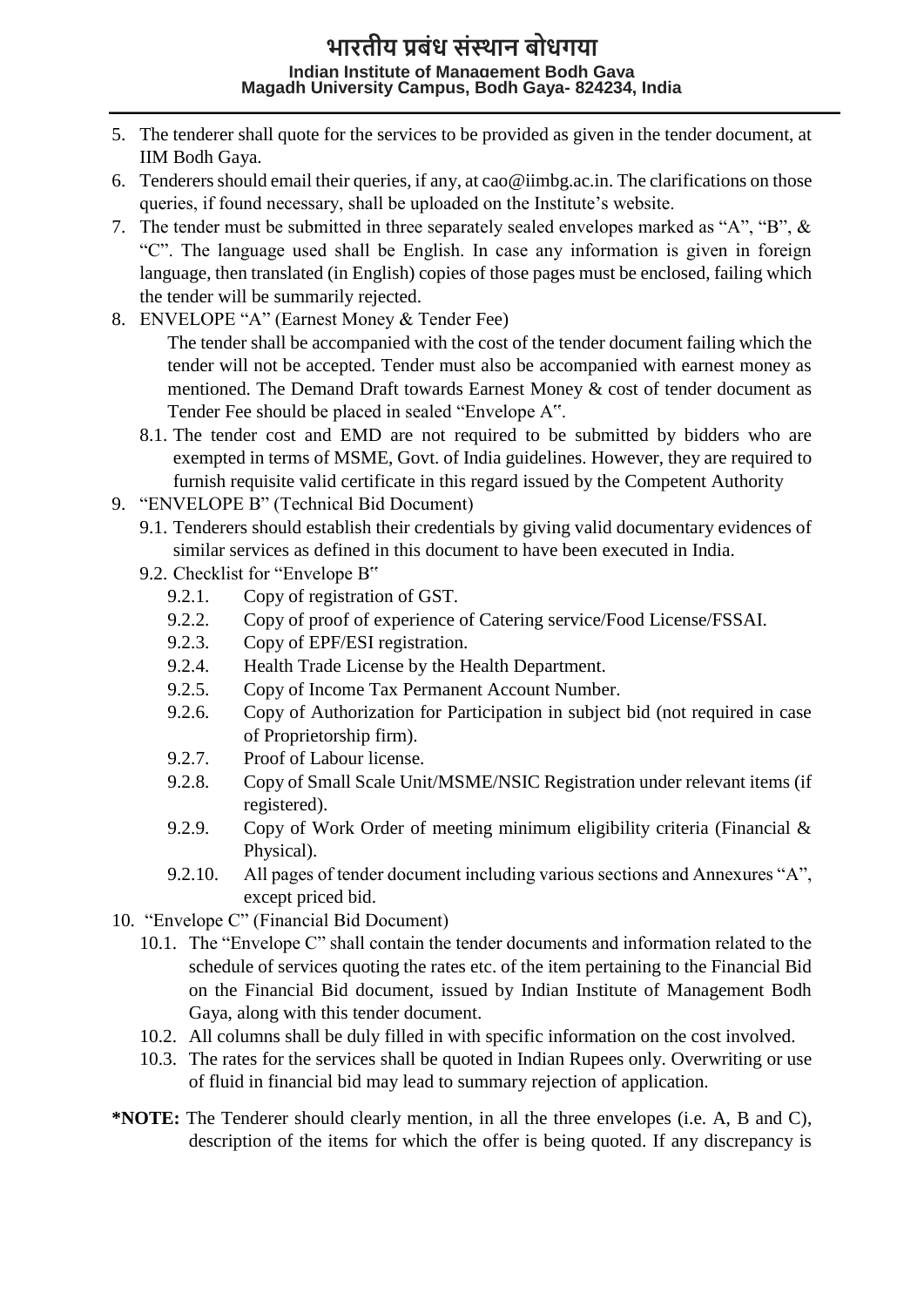observed the offer would be treated as non-responsive and would be rejected out rightly.

11. "Envelope A" (Earnest Money & Tender Fee), "Envelope B" (Technical Bid Document) and "Envelope C" (Financial Bid Document), shall be in separate sealed envelopes, each marked as "Envelope A", "Envelope B" and "Envelope C", respectively.

All the three envelopes shall be submitted together in another big envelope sealed and super-scribing thereon Tender for Providing the "Institute Mess Services of IIM Bodh Gaya".

The envelope should be superscripted with tender reference number and addressed to: -

The Chief Administrative Officer Indian Institute of Management Bodh Gaya Magadh University Campus, Bodh Gaya District Gaya India. PIN 824234,

The envelope marked "Envelope B" of only those Tenderers shall be opened, whose earnest money & tender cost are placed in the "Envelope A" and found to be in order.

- 12. The Tender Evaluation Committee of the Institute will evaluate the Technical Bids and is fully authorized to reject any tender incomplete in nature or on justifiable reasons after giving due opportunity to the prospective Vendors, if the requirements are not met for the complete need of the institute. The decision of the Committee shall be final. The Financial Bids of those bidders whose technical bids are found in order will be only be considered and scrutinised. Those successful Tenderers for whom the "Envelope C" (Financial Bid) is to be opened shall be intimated through Institute's website or mail.
- 13. Clarification on Tender Documents
	- 13.1. During evaluation of tenders, the Institute authorities/committee may at its discretion ask the Tenderer for any clarification(s). The request for clarification and the response shall be in writing/ through mail. However, the Tenderer is not permitted to alter the price(s) furnished in the Financial Bid ("Envelope C").
	- 13.2. Arithmetical errors will be rectified on the following basis. If there is a discrepancy between the unit price and the total price (i.e. obtained by multiplying the unit price and quantity), the unit price shall prevail and the total price shall be corrected. If the Mess Service Provider does not accept the correction of errors, its tender may be rejected. If there is a discrepancy between words and figures, the amount in words will prevail.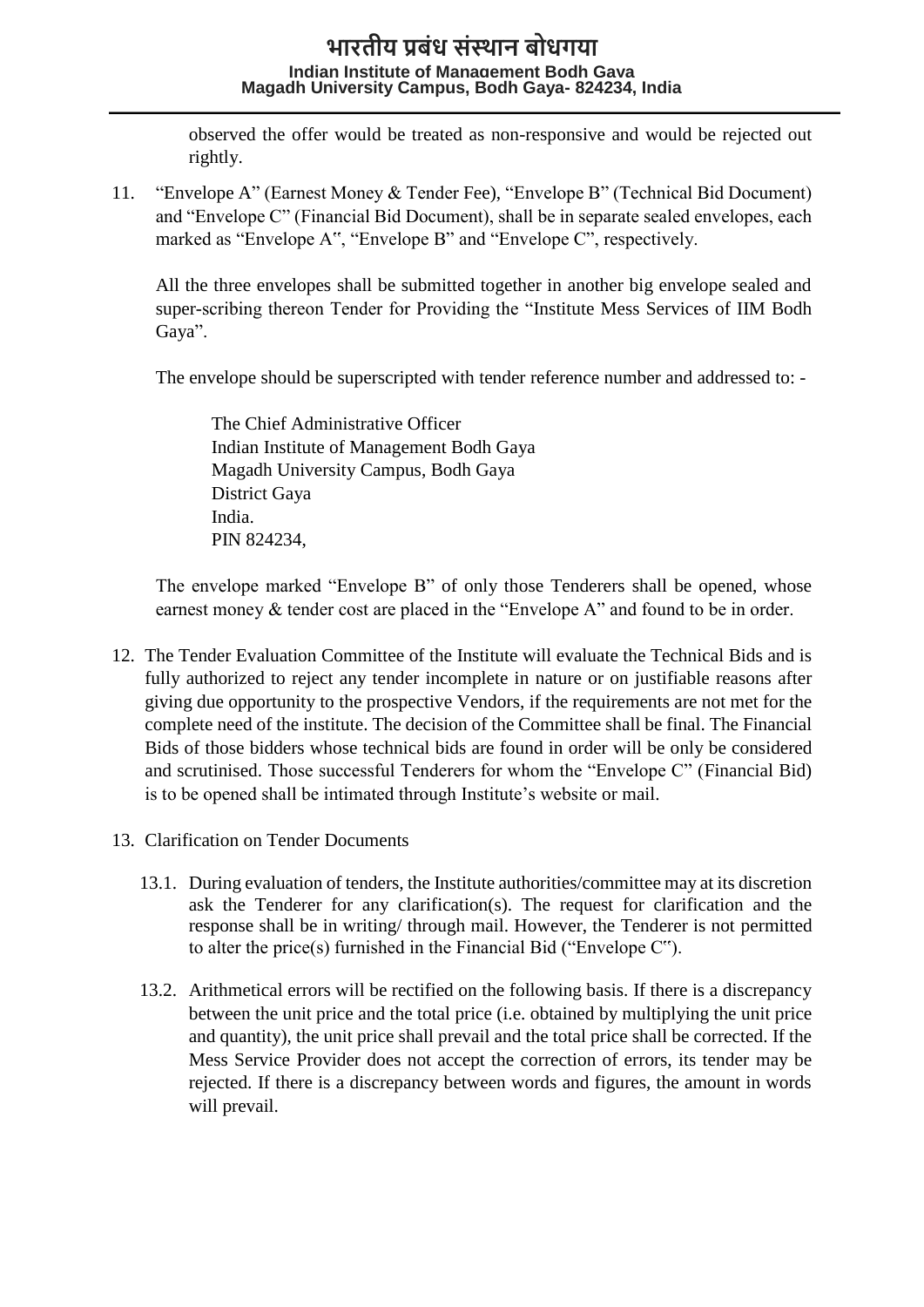- 14. The amount of Earnest Money Deposit (EMD), in case of successful Tenderer, shall be refunded on successful completion of signing of agreement and submission of requisite Performance Guarantee. However, EMD of unsuccessful Tenderers will be refunded after the award of the contract to the successful Bidder.
- 15. The Institute does not bind itself to accept the lowest or any other tender if it does not meet the condition laid down. Tenders not in compliance with any of the prescribed conditions or incomplete in any respect or in presence of any correction not duly dated, initiated by the Tenderer will be liable to be rejected. However, the final decision for accepting or rejecting any or all tenders will be the sole discretion of the Tender Inviting Authority, Indian Institute of Management Bodh Gaya upon the recommendation of the Tender Evaluation Committee.
- 16. Tender shall remain open for acceptance for a period of 10 days from the date of opening of the tenders. If any Tenderer withdraws his tender before the said period or makes any modifications in the terms and conditions of the tender which are not acceptable to Indian Institute of Management Bodh Gaya, then Indian Institute of Management Bodh Gaya, shall without any prejudice to any other right or remedy, be at liberty to forfeit full earnest money, absolutely. The decision of the Director, Indian Institute of Management Bodh Gaya in this behalf shall be final and binding on the Tenderer.
- 17. The Notice Inviting Tender shall form a part of the contract document.
- 18. No additional conditions from the Tenderer shall be acceptable. The tenders having any additional conditions will be summarily rejected without assigning any reason.
- 19. The Tenderer should meet the Financial & Physical work completion criteria to qualify in the subject tender.

**Important:** In case the bidder awarded with providing mess services, back out, and does not meet the requirements of the Institute, the Institute is at liberty to award the work to the next bidder on the rate quoted by L-1.

Conditionals bids (Technical as well as Financial) shall be summarily rejected and shall not be considered.

Date: Signature of the Tenderer

Place: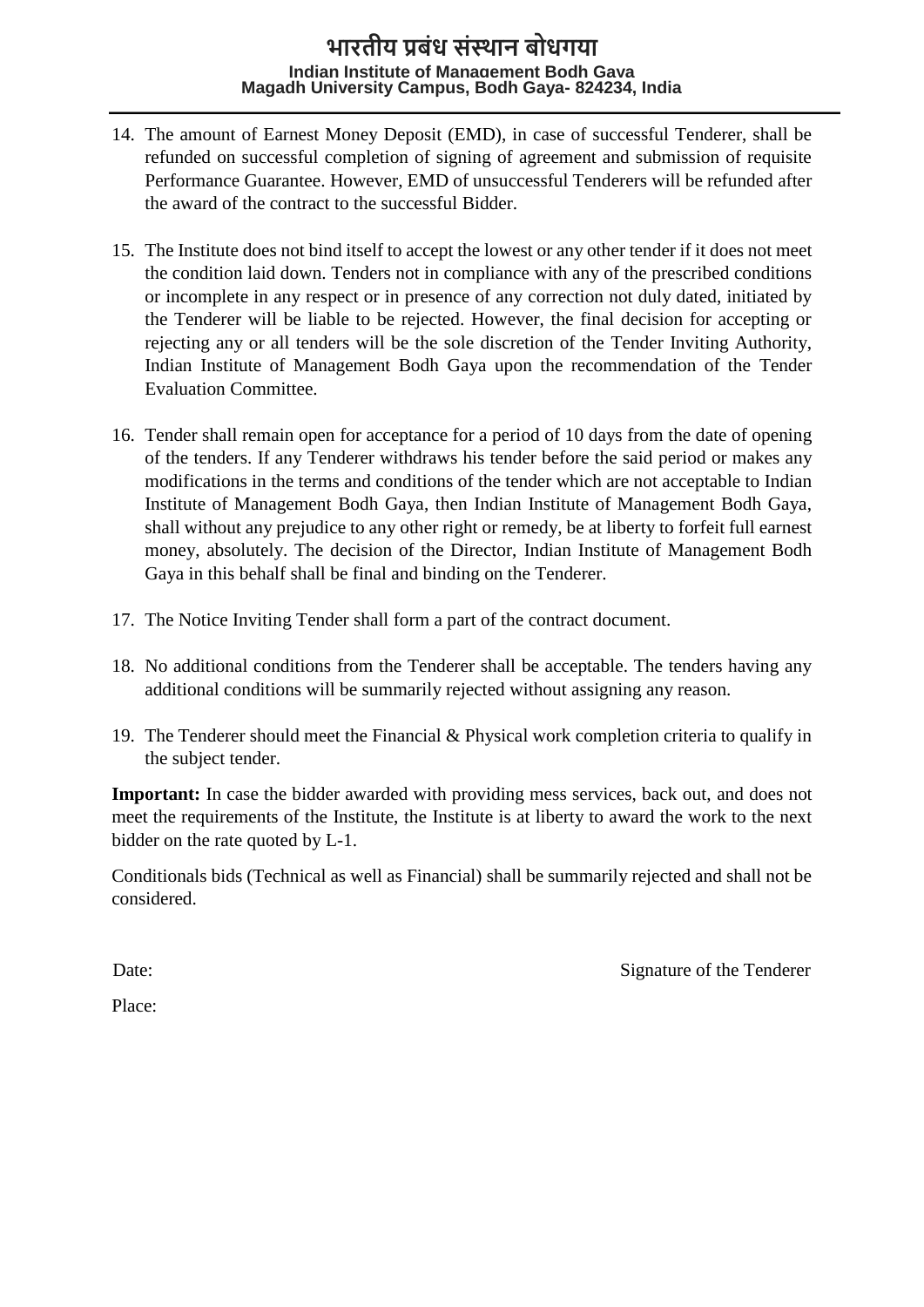| 1.               | Name of the Organization                                               |                                    |
|------------------|------------------------------------------------------------------------|------------------------------------|
|                  | Head Office / Registered<br>Office                                     |                                    |
|                  | Telephone no. / Mobile<br>No.                                          |                                    |
|                  | Fax No.                                                                |                                    |
|                  | Email                                                                  |                                    |
|                  | Website (if any)                                                       |                                    |
| 2.               | Date of Establishment                                                  |                                    |
|                  | Branch Office in Gaya, if<br>any                                       |                                    |
|                  | (Provide Complete<br>Address)                                          |                                    |
|                  | Telephone No.                                                          |                                    |
|                  | Fax No. / Email                                                        |                                    |
|                  | Name of Chief Executive /<br>Proprietor / Partners with<br>Designation |                                    |
| 3.               | Telephone No. / Mobile<br>No.                                          |                                    |
|                  | Fax No. / Email                                                        |                                    |
|                  | Name of Contact Person                                                 |                                    |
| $\overline{4}$ . | Telephone No. / Mobile<br>No.                                          |                                    |
|                  | Fax No. / Email                                                        |                                    |
| 5.               | Type of Organization                                                   | Certified Documents to be enclosed |
| a.               | Proprietary                                                            | <b>Trade License</b>               |
| $\mathbf b$ .    | Partnership                                                            | Partnership Deed, Trade License    |
| c.               | Private Limited Company                                                | Memorandum of Article              |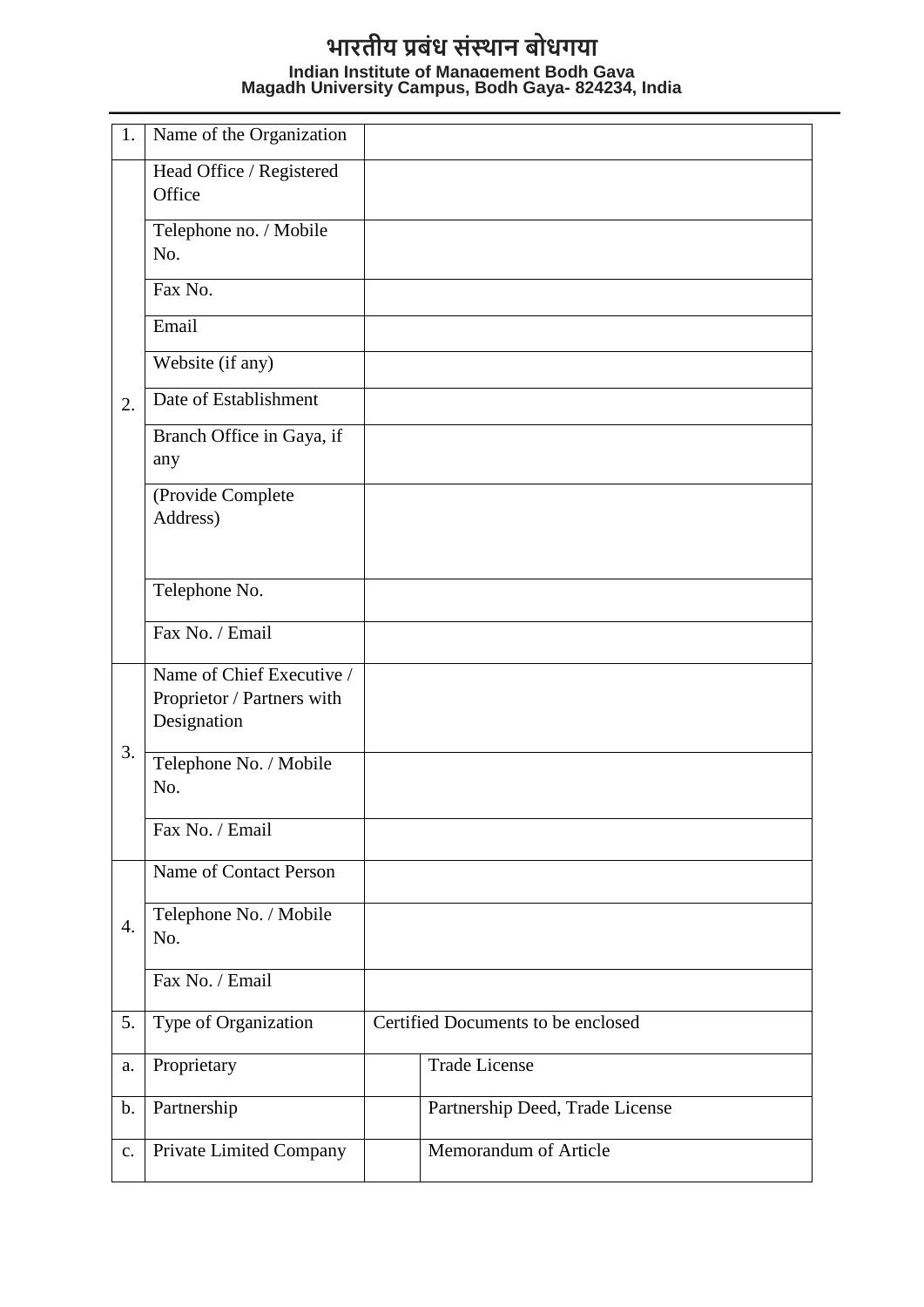|    | <b>Public Limited Company</b>                    | Certificate of Registration      |
|----|--------------------------------------------------|----------------------------------|
| e. | <b>Public Sector</b>                             | Trade License                    |
|    | Authorised Franchise /<br><b>Channel Partner</b> | <b>Authorisation Certificate</b> |

| 6.                                | Nature of Business (tick the relevant) and enclosed certificate |                 |  |  |
|-----------------------------------|-----------------------------------------------------------------|-----------------|--|--|
| Hotel (Specify                    | Canteen                                                         | Catering        |  |  |
| Category)                         | <b>Services</b>                                                 | <b>Services</b> |  |  |
| Authorised Partner /<br>Franchise | Tour $&$<br>Travel<br>Agency                                    | Restaurant      |  |  |
| <b>Others Please</b><br>Specify   |                                                                 |                 |  |  |

| 7.               | Class / Type of Services / Rendered / Organising |                                                                               |                   |  |  |
|------------------|--------------------------------------------------|-------------------------------------------------------------------------------|-------------------|--|--|
| Provide Specific |                                                  |                                                                               |                   |  |  |
| Details          |                                                  |                                                                               |                   |  |  |
|                  |                                                  | Audited Annual Turnover during last 3 years (Rs. In Lakhs) (enclose Chartered |                   |  |  |
|                  |                                                  | Accountant's certification & Income Tax Return Copy)                          |                   |  |  |
| Year             |                                                  | Rupees (in Lakhs)                                                             | Annexure (Number) |  |  |
| 2017-18          |                                                  |                                                                               |                   |  |  |
| 2016-17          |                                                  |                                                                               |                   |  |  |
| 2015-16          |                                                  |                                                                               |                   |  |  |

| 8.        | Commercial Information (enclose Attested Copy wherever Applicable) |         |                   |  |
|-----------|--------------------------------------------------------------------|---------|-------------------|--|
| S.<br>No. | Information                                                        | Details | Annexure (Number) |  |
| a.        | <b>GST</b> Registration<br>Number                                  |         |                   |  |
| b.        | Food Supply &<br>Safety                                            |         |                   |  |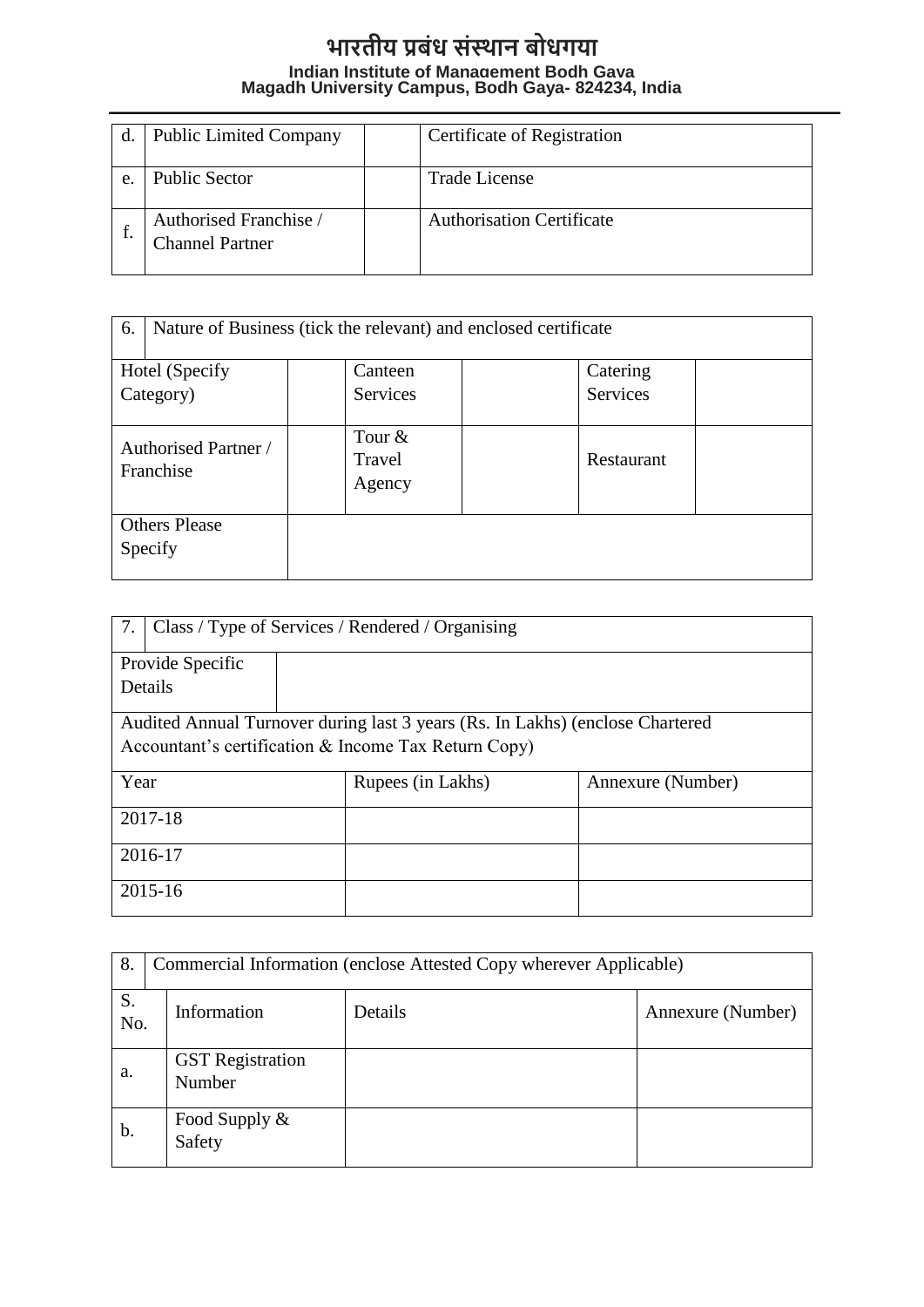| $\mathbf{c}$ . | PAN No.                                                                             |                                                |        |        |
|----------------|-------------------------------------------------------------------------------------|------------------------------------------------|--------|--------|
| d.             | Food License<br>(FSSAI)                                                             |                                                |        |        |
| e.             | <b>Health Trade License</b><br>by the Health                                        |                                                |        |        |
| f.             | License for eating<br>House                                                         |                                                |        |        |
| g.             | Shop Establishment                                                                  |                                                |        |        |
| h.             | License from Fire<br>Department                                                     |                                                |        |        |
| j.             | Labour Licence                                                                      |                                                |        |        |
| k.             | Details of<br>Registration<br>Certificate with<br>DGS&D / NCCF                      |                                                |        |        |
| $\mathbf{l}$ . | SSI/NSIC<br>Certificate                                                             |                                                |        |        |
| m.             | Current dealership<br>agreement with<br>Principal Letter No. /<br>Date / Valid upto |                                                |        |        |
| n.             | <b>Bank Details:</b><br>Account No.                                                 |                                                |        |        |
| 0.             | Name of Bank &<br><b>Branch</b>                                                     |                                                |        |        |
| p.             | <b>IFS Code</b>                                                                     |                                                |        |        |
| q.             | Details of Fee                                                                      | Name of the<br>issuing Bank &<br><b>Branch</b> | DD No. | Amount |
| r.             | Details of EMD                                                                      | Name of the<br>issuing Bank &<br><b>Branch</b> | DD No. | Amount |
|                |                                                                                     |                                                |        |        |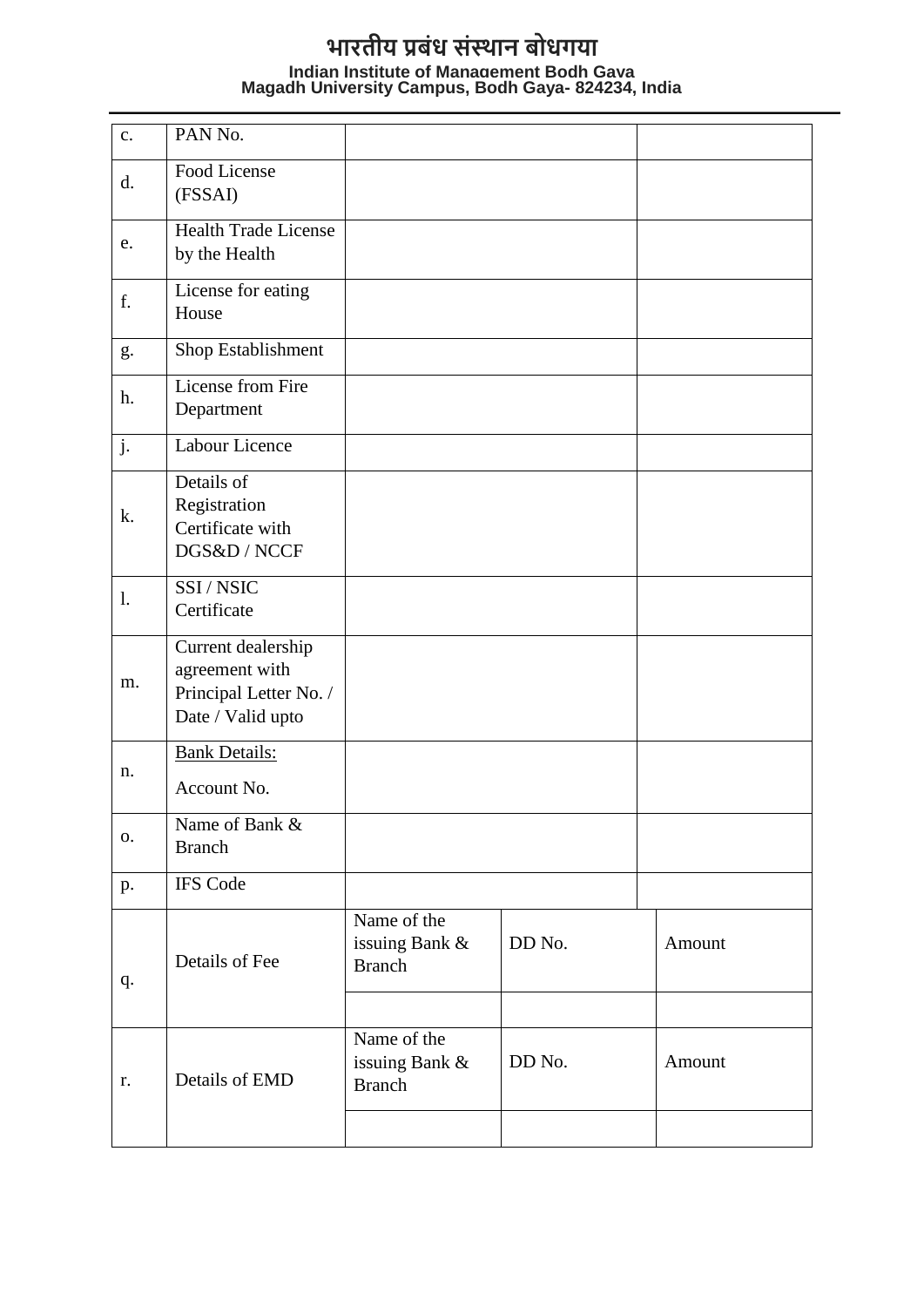|    | Details of previous<br>supply in Govt.     | Name of the<br>Organization | Item Supplied /<br>Qty. | Total Value (Rs.<br>In Lakhs) |
|----|--------------------------------------------|-----------------------------|-------------------------|-------------------------------|
|    | Organizations/ Govt.                       |                             |                         |                               |
|    | Educational                                |                             |                         |                               |
| S. | <b>Institutions (Enclose)</b>              |                             |                         |                               |
|    | Work Order &                               |                             |                         |                               |
|    | Performance report.                        |                             |                         |                               |
|    | Enclose separate                           |                             |                         |                               |
|    | sheets duly signed $\&$<br>authenticated.) |                             |                         |                               |
|    |                                            |                             |                         |                               |

| 9.  | <b>Note</b>                                                                                                                               |
|-----|-------------------------------------------------------------------------------------------------------------------------------------------|
| 9.1 | Separate information sheet may be provided for item (s) in case space provided is<br>not adequate.                                        |
| 9.2 | Affidavit in the enclosed format on Non Judicial stamp paper duly attested by<br>Magistrate/Notary shall also be furnished by the bidder. |

I/ We hereby give an undertaking that the information provided are true to the best of my knowledge and belief. If anything found to be false at any stage my tender will be liable to be rejected and EMD amount will be forfeited.

Seal & Signature of authorized representative: ..................................

Date: ………………….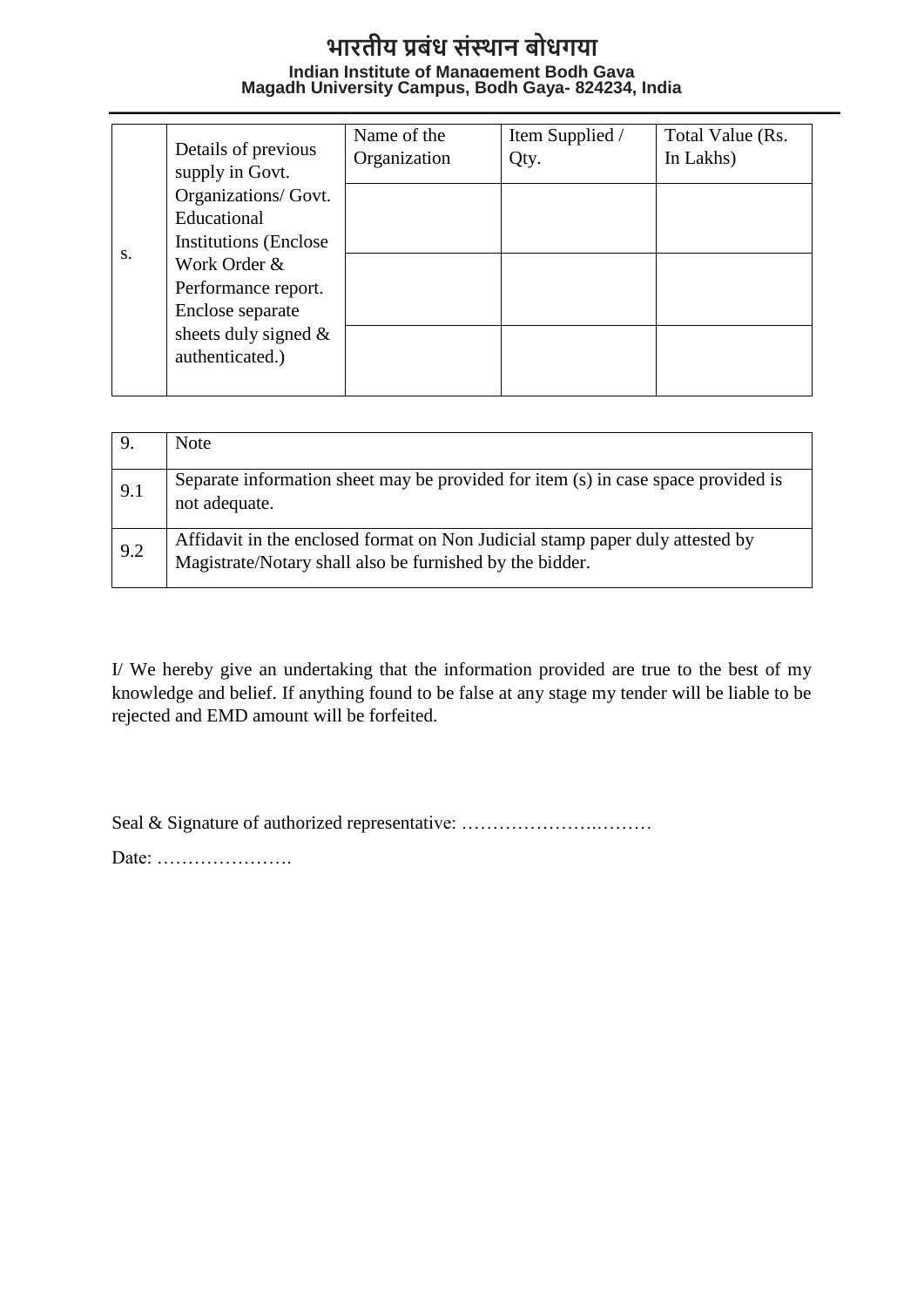### **GENERAL CONDITIONS OF TENDER**

#### 1. Definitions

1.1. In this Tender, the following terms shall be interpreted as indicated.

- 1.1.1. "The Order" means the agreement entered into between the Institute and the Service provider including all the attachments and appendices and all documents incorporated as per notification of award.
- 1.1.2. "The Rate" means the cost price quoted by the Service Provider under the Contract for the full and proper performance of its contractual obligations;
- 1.1.3. "The Goods" means all the items, which the Service Provider is required to supply to the Institute under the Contract;
- 1.1.4. "Services" means ancillary services for providing mess services for the Institute, such as transportation and insurance, and any other incidental services, training and other obligations of the Mess Service Provider covered under the Contract;
- 1.1.5. "The Service provider" means the individual or firm or the organisation providing the Mess Services.
- 1.1.6. "Day" means calendar day.
- 2. Application
	- 2.1. These General Conditions shall apply to the extent that they are not superseded by provisions in other parts of the tender.
- 3. Contract Amendments
	- 3.1. No variation in or modification of the terms of the Contract shall be made except by written mutually agreed amendment(s) signed by both the parties.
- 4. Assignment
	- 4.1. The Mess Service Provider shall not assign, in whole or in part, its obligations to perform under the Contract to any other subcontractors, except with the Institute's prior written consent.
- 5. Subcontracts
	- 5.1. No Sub Contract shall be allowed for these services under the Contractor.
- 6. Termination for Default
	- 6.1. For breach of contract, the Institute may, without prejudice to any other remedy by written notice of default sent to the Mess Service Provider, terminate the Contract in whole or part.
		- 6.1.1. If the Mess Services Provider fails to deliver the quality services or fulfil any obligations as specified in the work order the contract may be terminated.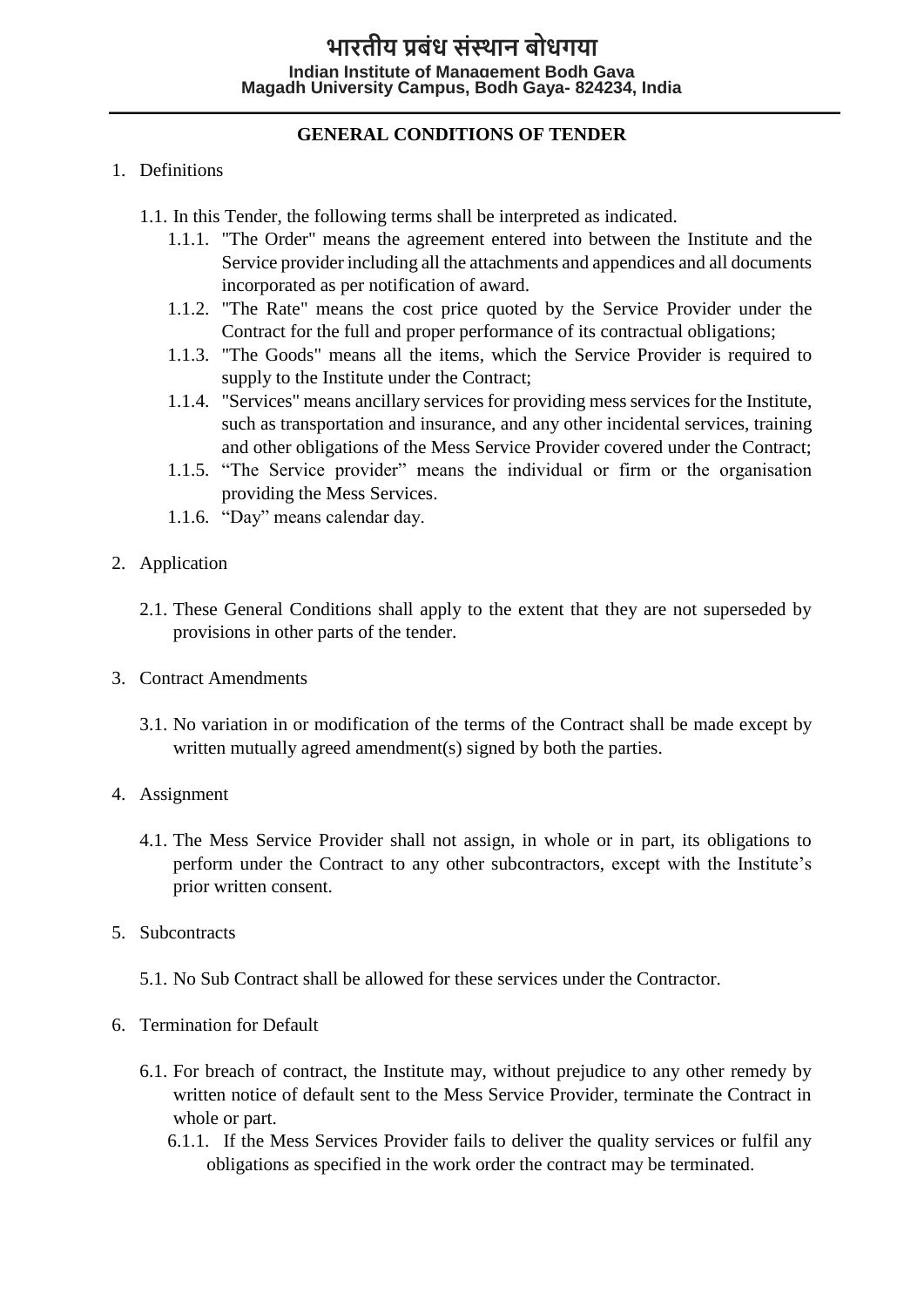- 6.1.2. If the Mess Service Provider fails to provide quality hygienic food to the satisfaction of the students/Institute authorities, then the Institute may terminate the contract.
- 6.1.3. If it comes to the knowledge of the Institute at any given time even after awarding the contract or during the tenure of the contract period that the Mess Service Provider, has engaged in corrupt or fraudulent practices in competing for or in securing the Contract, the Contract may be terminated.
- 6.1.4. "For the purpose of this Clause": -

"Corrupt practice" means the offering, giving, receiving or soliciting of anything of value to influence the action of a public official (either of or not of the Institute) in the procurement process or in contract execution.

"Fraudulent practice" a misrepresentation of facts in order to influence a procurement process or the execution of a contract to the detriment of the Borrower, and includes collusive practice among Bidders (prior to or after bid submission) designed to establish bid prices at artificial non-competitive levels and to deprive the Borrower of the benefits of free and open competition.

- 7. Termination for Insolvency
	- 7.1. The Institute may at any time terminate the Contract by giving written notice of 90 days to the Mess Service Provider, if the Mess Service Provider becomes bankrupt or otherwise insolvent. In this event, termination will be without compensation to the Mess Service Provider, provided that such termination will not prejudice or affect any right of action or remedy, which has accrued or will accrue thereafter to the Institute.
- 8. Termination for Convenience
	- 8.1. The Institute, by written notice sent to the Mess Service Provider, may terminate the Contract, in whole or in part, at any time for its convenience. The notice of termination shall specify that termination is for the Institute's convenience, the extent to which performance of the Mess Service Provider under the Contract is terminated, and the date upon which such termination becomes effective.
- 9. Resolution of Disputes
	- 9.1. The Institute and the Mess Service Provider shall make every effort to resolve amicably by direct informal negotiation any disagreement or dispute arising between them under or in connection with the Contract.
	- 9.2. If, after thirty (30) days from the commencement of such informal negotiations, the Institute and the Mess Service Provider have been unable to resolve amicably a Contract dispute, either party may require that the dispute be referred for resolution to the formal mechanisms as specified below. These mechanisms may include, but are not limited to, conciliation mediated by a third party, adjudication in an agreed national or international forum, and national or international arbitration.
	- 9.3. In case of Other Dispute or difference arising between the Institute and a Mess Service Provider relating to any matter arising other than the above mentioned in the preceding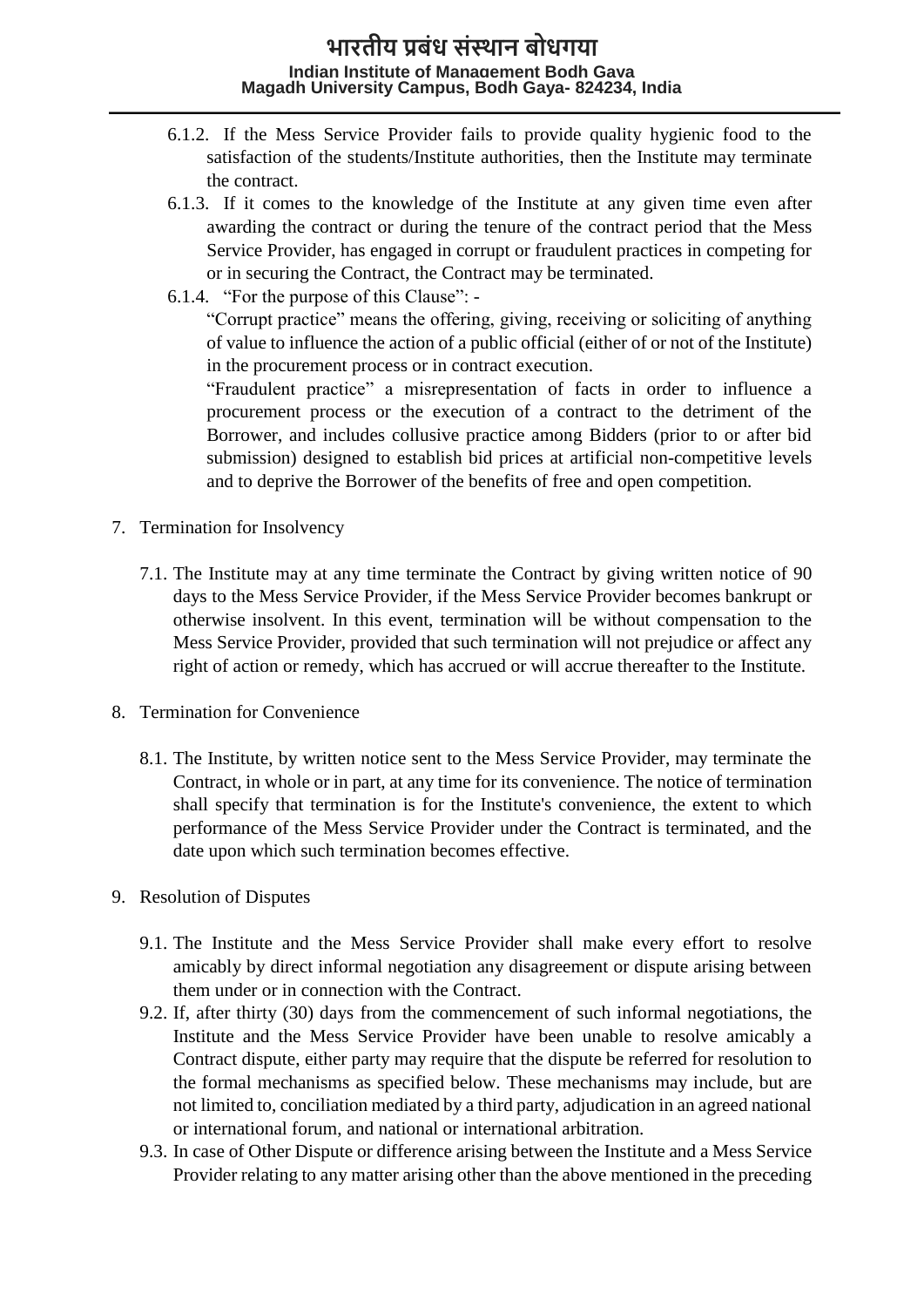sub-paragraphs out of or connected with this agreement, such disputes or difference shall be settled in accordance with the Arbitration and Conciliation Act, 1996.

- 10. Governing Language
	- 10.1.The contract shall be written in English language. English language version of the Contract shall govern its interpretation. All correspondence and other documents pertaining to the Contract which are exchanged by the parties shall be written in the same language.

#### 11. Applicable Law

- 11.1. The contract shall be governed by the Law of Contract for the time being in force.
- 11.2. Irrespective of the place of services, the place of performance or place of payment under the contract, the contract shall be deemed to have been made at the place from which the acceptance of tender has been issued.
- 11.3. Jurisdiction of Courts: The courts of Gaya jurisdiction will decide any dispute arising out of or in respect of this contract.
- 11.4. Three-month notice will be given by either party for termination of Contract during the tenure of Contract for breach of Clause or otherwise.
- 12. Taxes and Duties
	- 12.1. Mess Service Providers shall be entirely responsible for all taxes, duties, license fees, octroi, road permits, etc., incurred in execution of the contracted services to the Institute.
	- 12.2. All legal disputes arising out of this contract /bid shall be subject to competent court and forum under judicature of Gaya only.
	- 12.3. Submission of Performance Bank Guarantee as per GFR Rules 2017.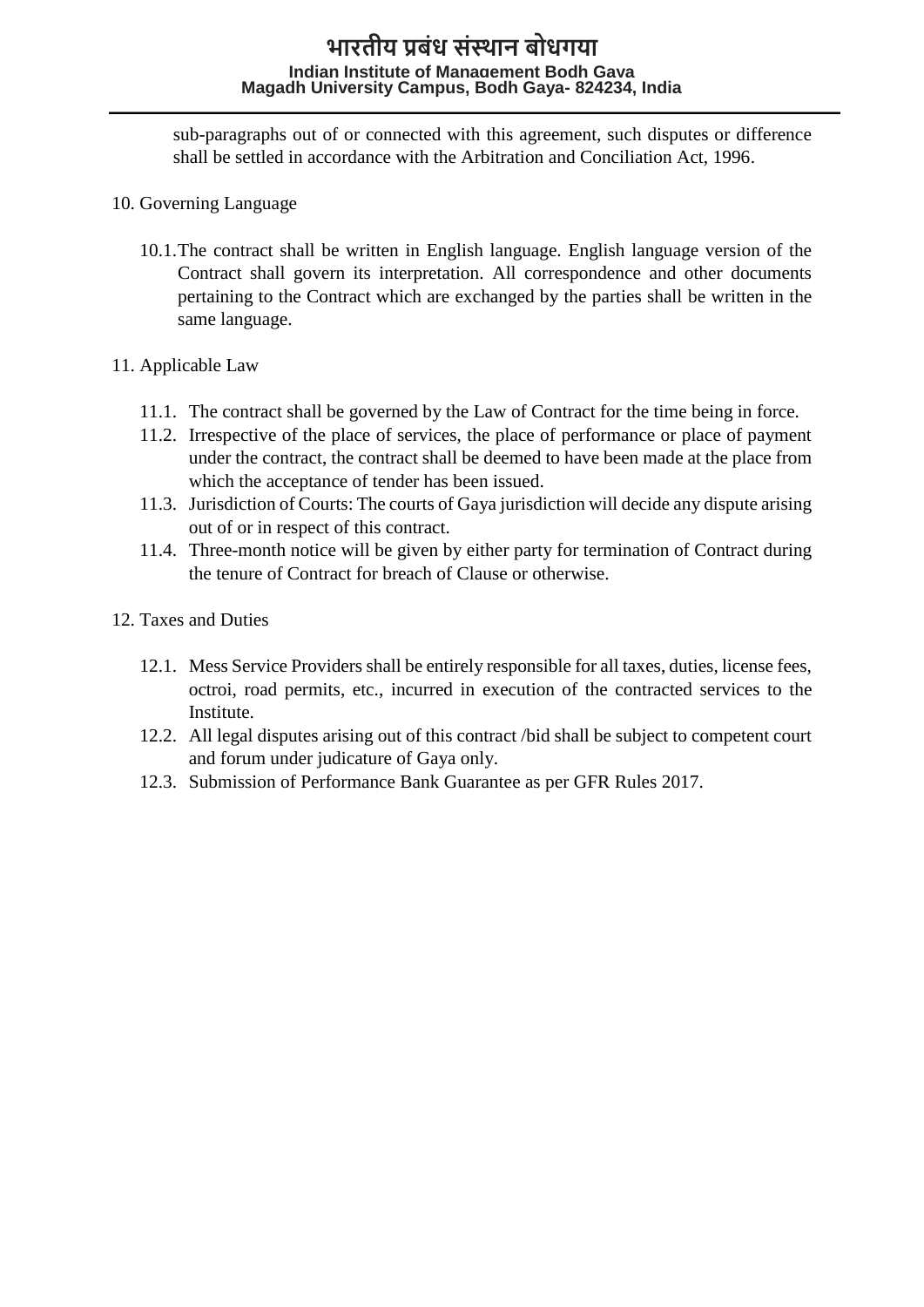# **Evaluation Process**

The Technical bid shall be evaluated as below for 100 marks:

A. Technical bid (100 marks):

| <b>Ser</b>       | <b>Subhead</b>                                                                                                                                                                                                                                                                                                                           | <b>Max</b>   |                               | <b>Remarks</b>                                                                                                                                                |
|------------------|------------------------------------------------------------------------------------------------------------------------------------------------------------------------------------------------------------------------------------------------------------------------------------------------------------------------------------------|--------------|-------------------------------|---------------------------------------------------------------------------------------------------------------------------------------------------------------|
| No.              |                                                                                                                                                                                                                                                                                                                                          | <b>Marks</b> |                               |                                                                                                                                                               |
| 1.               | Work experience of three (three) years<br>for running Mess for at least 90 students<br>In three institutions like IIT/NIT/IIM/<br>Central Universities<br>Centrally<br>$\overline{1}$<br>funded/PSU & reputed<br>private<br>educational institutions or 2 years for No<br>of persons or 1 year for 130 persons in<br>similar Institutes. | 40           | $\mathbf{i}$ .<br>ii.<br>iii. | marks eligibility criteria.<br>50%<br>100% marks for 5 times the<br>minimum eligibility criteria.<br>In between (i) & (ii) – on prorata<br>basis              |
| $\overline{2}$ . | a) Profit Making for last five years<br>preceding to F.Y 2017-18 (01<br>Marks each for every Year)<br>b) ISO Certification (05 Marks)<br>c) Appreciation Letter issued by<br>head of the Educational<br>Institutions for providing<br>satisfactory (Max 10 Marks,<br>02 Marks for each<br>appreciation letter)                           | 20           |                               |                                                                                                                                                               |
| 3.               | Average Annual Turnover of Agency<br>exceeding Rs. 30 lakhs in last 3 years<br>ending on 31.03.2018.                                                                                                                                                                                                                                     | 40           | $\mathbf{i}$ .<br>ii.<br>iii. | marks minimum<br>50%<br>eligibility criteria.<br>100% marks for 5 times the<br>minimum eligibility criteria.<br>In between (i) & (ii) – on<br>Pro rata basis. |
|                  | Total (Ts)                                                                                                                                                                                                                                                                                                                               | 100          |                               |                                                                                                                                                               |

#### **Note:**

The opening of Financial Bid of only those Agency/ Bidders shall be considered who score 50% i.e. 50 marks or more in their technical bid evaluation (Ts) as evaluated by the Committee, whose decision in this regard shall be final and binding.

B. Financial bid: Before opening of financial bids of those successful bidders in the technical evaluation, their marks obtained shall be made public to them or their authorized representatives.

Scoring of Financial bid shall be as given below:

The bidder who has quoted the lowest price will be assigned a score of 100 in the financial bid. The other bidders will be allotted score relative to the score of bidder with the lowest quote as below: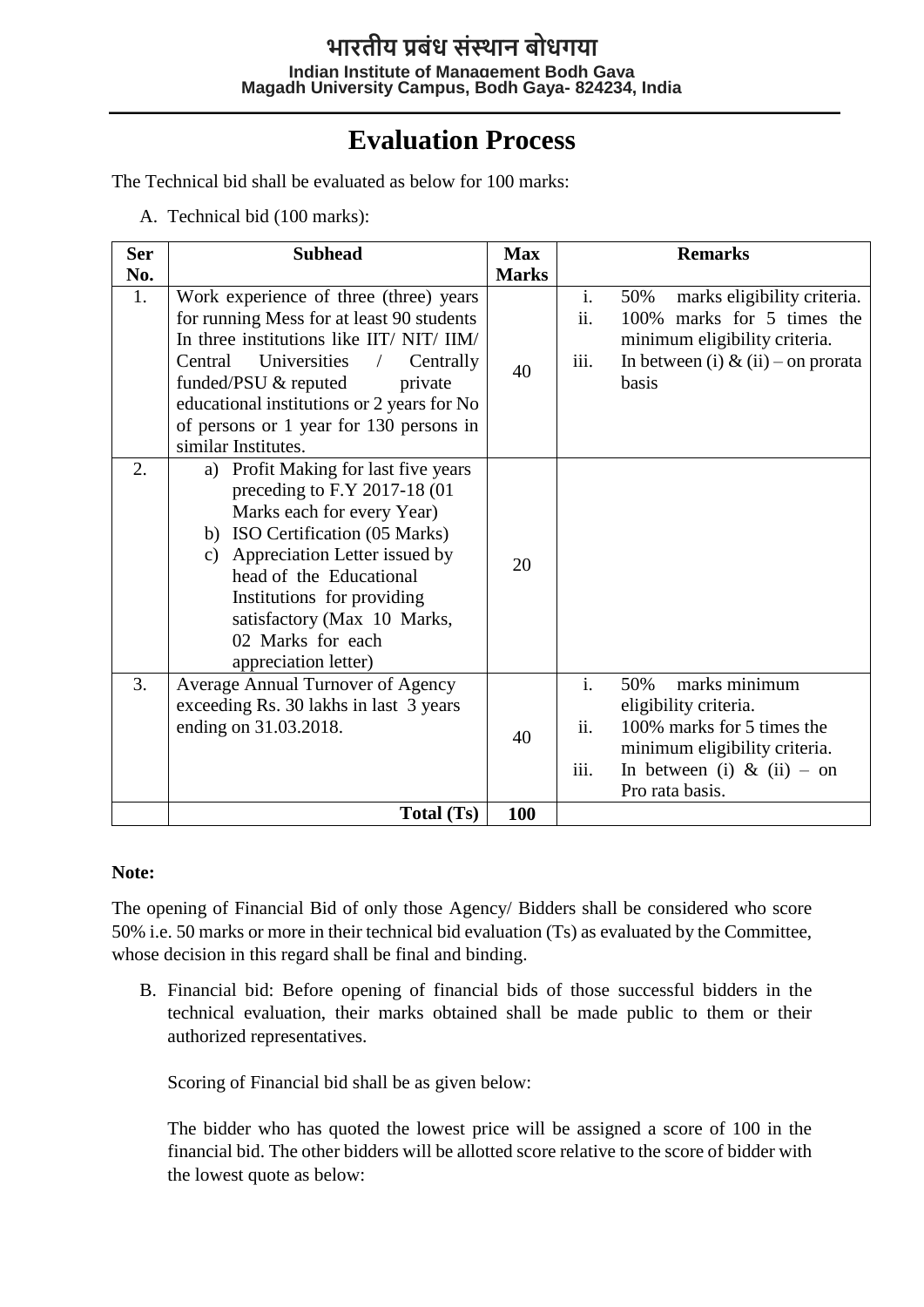$Fs = 100 * FI/F$  Where: Fs = The Financial Score of the Financial Proposal being evaluated  $FI$  = The price of lowest priced Financial Proposal

F= The quoted price of Financial Proposal under consideration

C. Combined evaluation

The score of technical bidding would be given 40% weightage, and the financial proposal would be given 60% weightage. The weighted combined score of the Technical bid (Ts), and Financial proposals (Fs) shall be used to rank the bidders on the basis of formula given as below:

Combined Score =  $40\% * Ts + 60\% * Fs$ 

The first ranked i.e. the highest scoring bidder is eligible to be provided with the mess and catering services for all the Hostels Mess and other catering requirements as assigned by the tender Inviting Authority of Indian Institute of Management Bodh Gaya.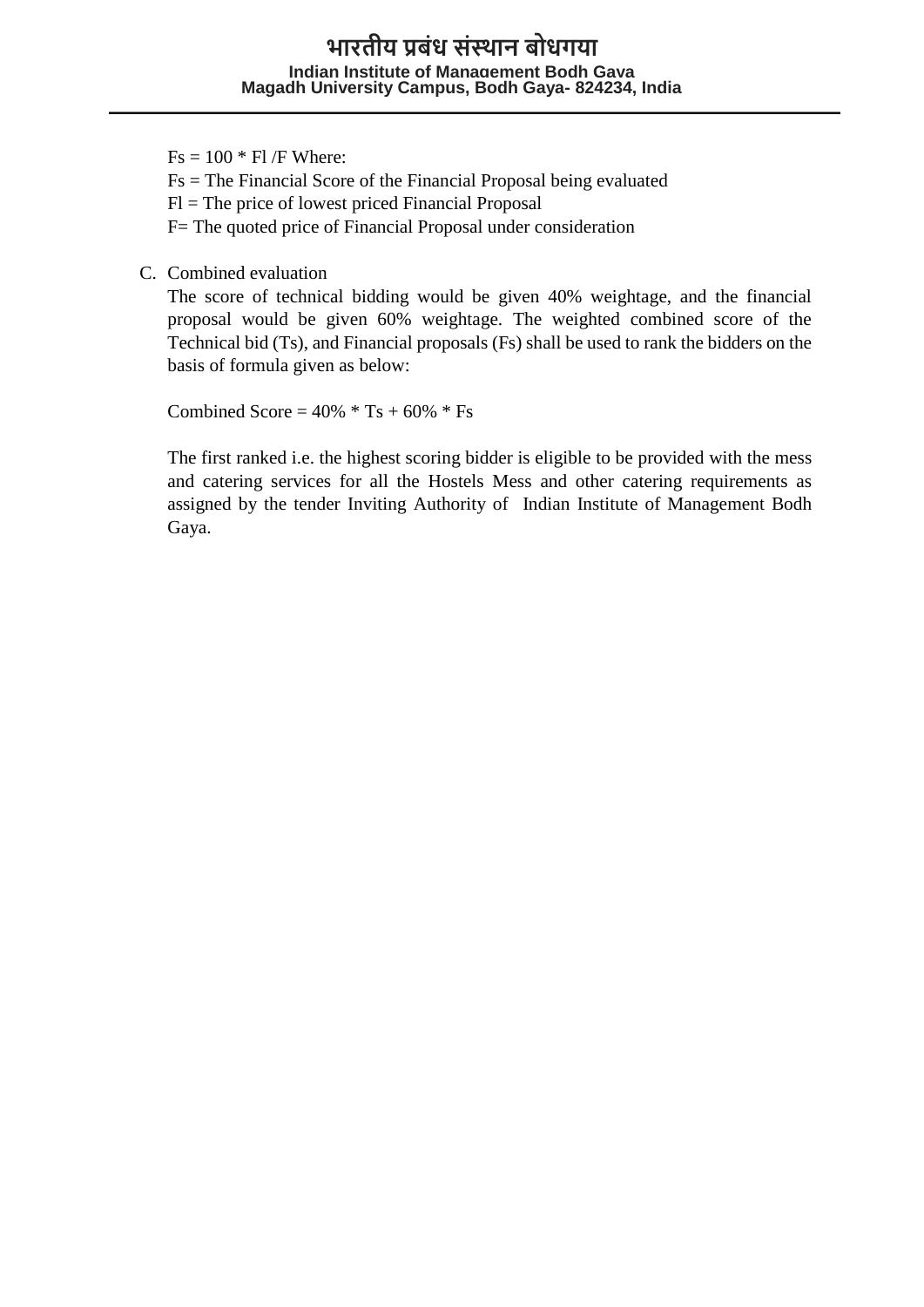# **Terms & Conditions of the Bid**

- 1. The Contract is initially for one year, which may be extended for further periods on mutually agreed terms and conditions depending upon the performance of the contractor and the evaluation made by the Committee constituted by the Institute and on recommendation by the Students representatives and the student's council.
- 2. The institute will not provide any kitchen equipment.
- 3. RO Water Purifier shall be provided by the Institute at Mess area, the maintenance of these RO Purifier shall be taken care by the Institute.
- 4. The Institute shall provide free electricity for running hostel mess services. The electricity so provided by the Institute shall be used only for running the routine operations of the Mess. Separate electricity charges are payable by the Mess Service provider to operate the Kitchen equipment including Refrigerators, Freezers, Hot Plates, Geysers or any such appliances. Contractor should not use any additional appliances/equipment on electricity provided for which he is not paying the electricity charges. In event of any unauthorized tapping of electricity a penalty of Rs. 2,000/- (Rs. Two Thousand only) shall be levied per instance and on continuous 03 (three) default on account of above shall lead to termination of contract on recommendation of Committee/ Officer in Charge. Necessary arrangements shall be made by the Contractor for the proper accounting of power consumed by the Contractor.
- 5. The maintenance of safety, health and hygienic conditions in and around the mess/kitchen will be the responsibility of the contractor. Wardens/Chairman/Officer In charge, instructions regarding cleanliness must be followed and the expenditure towards this is to be borne by the contractor.
- 6. The Contractor has to arrange the waste disposal as per the prevailing standards stipulated under Swachh Bharat Abhiyan.
- 7. The Contractor is required to keep at least one attendant / mess worker per 20 students. In addition, one mess manager, cooks and helpers to cook is also required to be provided for effective functioning and arrangement of the mess. All the mess workers must be aged between 18 to 60 years. All workers must be provided uniform by the contractor and must maintain personal hygiene. The contractor and his workers must behave politely with hostel inmates. Medical fitness certificate of each mess employee certifying that he/she does not carry an infectious disease is required to be submitted with the Institute Authority by the Contractor. No female worker shall be allowed to work in Mess and Kitchen premises between 6.00 PM to 6.00 AM. The responsibility on the indulgence of any mess staff of the contractor in any unethical/corrupt practices if found by the administration will be treated as an offence and disciplinary action will be taken against such persons and the responsibility to deal with such persons will be that of the Contractor.
- 8. Smoking / drinking liquor etc. is strictly prohibited in the Institute premises.
- 9. Three-month notice is required on either side for the termination of the contract service (except during exam period) if such a condition arises during the contract period.
- 10. Contractor has to cook food at common place and have to serve separately at both the Hostel Mess or will make necessary arrangements as convenient for the Contractor.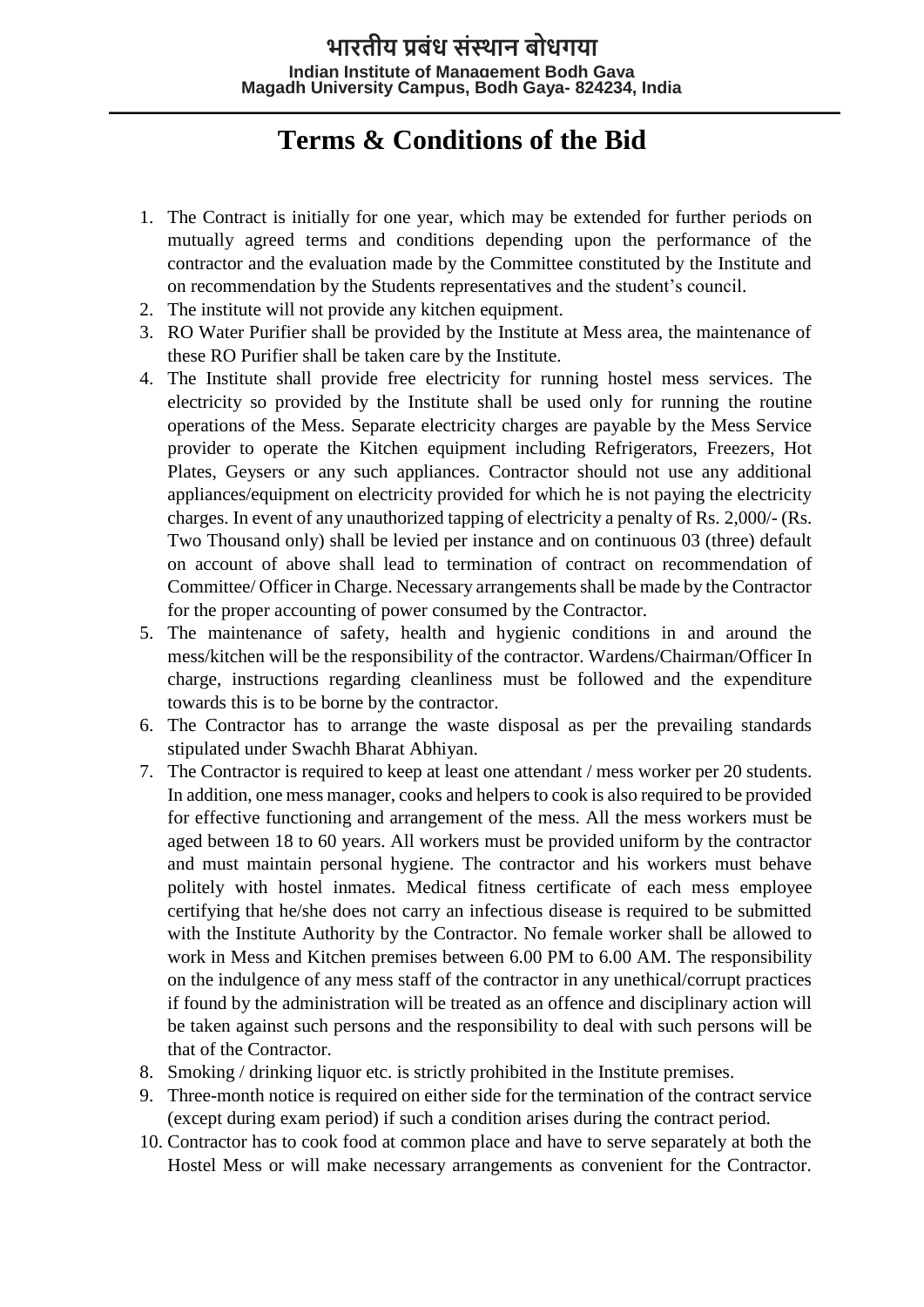However, it may be noted that all the employees i.e. Faculty and Nonfaculty members of the Institute may also dine as per the rate quoted by the Contractor on daily payment basis.

- 11. The rate quoted for per student per day will be for base menu and will not be changed for the academic year. The Institute will review the rate after one year if justified. Prices will be modified in line with the prevailing price index. Decision of Institute in this regard shall be final & binding on the Contractor.
- 12. The Contractor shall provide other prepared food items like biscuits, wafers, namkins and flavoured milk/ice cream etc. in consultation with the Hostel Warden whenever such need, if arises, on additional payment basis. All items kept and served to the persons will be of very high quality and shall be subjected to checking by the authorities of the Institute.
- 13. Contractor/Caterer must serve refreshment (tea, biscuits/snacks/Lunch etc.) in the meetings as per instructions of Hostel Warden/Institute Authorities. The cost of items for such programmes will be decided between both the parties.
- 14. Round the clock canteen and for the entire duration of the year has to be operated by the Caterer/ Contractor as per direction of the Institute for the Students inside the Hostel for tea, refreshments, fast food etc. and the rate of the items served shall be decided by the Institute Committee. The Rate should not be more than MRP printed on the packed food items.
- 15. If the mess management is not up to the mark or, the quality of the food is below standard or unhealthy or unhygienic, then Institute is empowered to terminate the contract or impose penalty on contractor. The Institute Committee's opinion is final so far as the food quality /mess management is concerned.
- 16. Food / any other item should not be served inside the room of hostel inmates unless in exceptional cases or ill health and only on directives of Hostel Warden.
- 17. Cooking material should be branded and as per FSSAI standards. Substandard material shall not be allowed to be used.
- 18. Hygiene, overall cleanliness of surrounding, kitchen and the food, raw materials, ingredients etc. should be of standard quality. Clean, fresh, nutritious, hygienic and edible food has to be served. Any type of COOKED FOOD shall not be stored / preserved / re-served after meals. Non adherence of Institute Authorities instructions in above matters shall be considered as violation of terms and conditions of contract and shall invite penalty for the same in the form of monthly bill deduction and even termination of the contract.
- 19. Mess workers and cooks should be healthy and medically fit. They are required to have a regular check up with the Institute Medical Officer or as directed by the Institute. If any mess worker is found medically unfit, he will not be given permission to continue his duties and mess contractor has to replace him immediately without fail. Any worker who is medically unfit will not be allowed to work in the mess.
- 20. It is to be ensured that whenever the mess workers are on duty they should be in uniform with nameplates to be displayed prominently. The uniform should be cleaned / washed at least thrice a week.
- 21. Base menu is attached with this document (Annexure "A" for Hostel Mess) and Institute Committee can change the menu in consultation with the contractor. Menu can be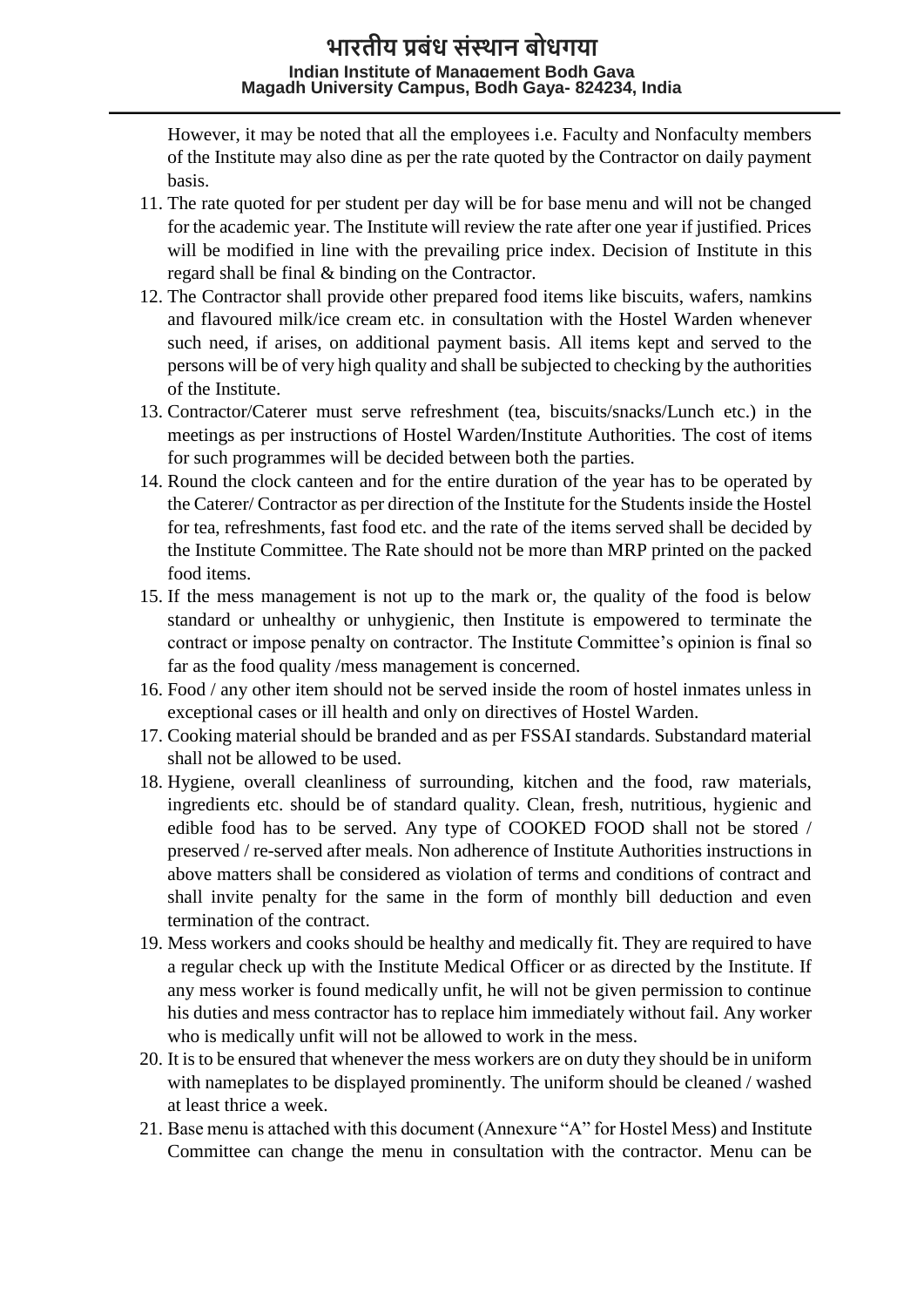changed, to suit the availability of seasonal vegetables and their market supply by the Institute Mess Committee.

- 22. Contractor shall provide light food to the sick students during his/their sickness period as per advice of the Doctor/Warden and no extra charge will be paid for the same.
- 23. Monthly payment to the contractor will be made by the Institute as decided subject to deduction of applicable taxes in one instalment after the submission of actual mess bill by the contractor and its verification by the concerned authority.
- 24. Contractor is required to deposit an amount equal to 10 % of the award value to be calculated on yearly basis, in the form of Account Payee D.D/Bankers Cheque /PBG drawn in favour of Indian Institute of Management Bodh Gaya payable at Bodh Gaya towards security deposit at the time of award of contract within stipulated time if his / her offer is accepted.
- 25. The mess utensils are to be cleaned (With hot water using detergent powder/soap) and dried after every meal.
- 26. Mess Contractor or his representative is required to remain present in the mess when the food is served in the mess.
- 27. All the items to be served in the mess including curd shall be prepared in the respective Mess of that Hostel.
- 28. The contractor is required to maintain the details of all his employees/mess workers. This information along with their photographs shall be submitted to the Institute/ Warden Office well in advance before deployment. All employees will be insured as per labour laws in vogue.
- 29. Liability / responsibility in case of any accident causing injury/death to mess workers or any of his staff shall be that of the Contractor. The Institute/ Hostel authority shall not be responsible by any means in such cases. The contractors should arrange Group Insurance other social security measures to their workers.
- 30. The contractor has to follow all labour laws / government laws with regard to employing the mess workers. The Contractor shall be solely responsible for any dispute/violation of labour laws / government laws.
- 31. The Contractor will be solely responsible for compliance of all labour laws & other applicable laws of the Government and Institute will not be responsible is any manner. Contractor shall be solely responsible in case of incidence/s of food poisoning etc. and shall bear the complete expenditure arising out of this for medical treatment of all persons/students legitimately authorised to take food from the mess. In addition, penalty shall also be imposed on the contractor as decided by the Institute/Hostel Warden/officer In-charge for such incidents.
- 32. The contractor shall employ any mess worker after verification of their antecedent at their level and an undertaking is required to be submitted by the contractor. The mess worker so employed should not have involved in any crime / offence / police case etc.
- 33. No employee of the contractor shall be found in possession of liquor or any banned drugs/substances and will get involved in any such activities which is against the rule of law. Breach of such rules will be proceeded with as per the civil code of conduct/IPC.
- 34. The contractor shall be fully responsible for appropriate behaviour of the mess workers. If it is found that any worker has misbehaved with any of the hostel inmates / hostel staff, he must act Suo motto or as suggested by the Institute/Hostel Warden. All the employees of the Contractor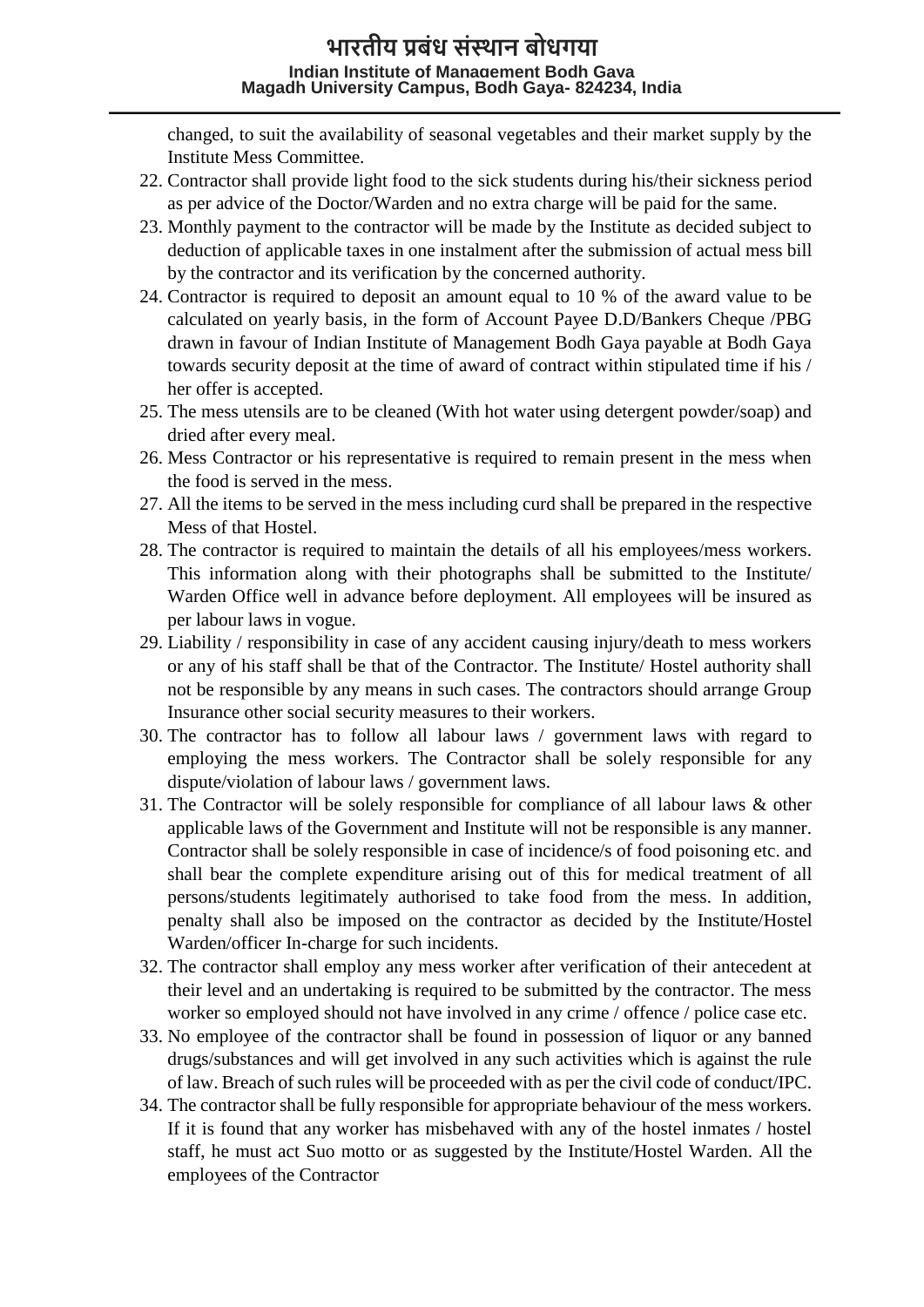- 35. Contractor will have to prepare the food in the kitchen of the respective hostel on Commercial LPG only. No coal or other fuel will be allowed. Use of heater in the mess shall be strictly prohibited.
- 36. Decision of the Institute Committee and concerned Hostel Warden will be final and binding to the contractor in case of any dispute arising out with respect to the terms and conditions of this contract. In case of any disagreement the same shall be brought to the notice of the Tender Inviting Authority for resolution and the decision take by the authority shall be final and binding.
- 37. Mess Service Provider shall enter into an agreement for execution of this contract with the Institute as per prevalent rules and regulations of Government of India and shall bear full cost for the same.
- 38. The Contractor or their authorised representative shall have to attend meeting of the mess committee, if he is invited.

# **Special Terms and Conditions**

- 1. The Faculty members/staff may also dine in the hostel mess as per their convenience on payment of same rate as fixed for the hostel inmates.
- 2. The detailed hostel mess rules and regulations as prepared by the Institute shall be the guiding framework to run the hostel mess by the Contractor.
- 3. The hostel mess/ kitchen shall be open for inspection of the competent government authority and all necessary support to be provided by the contractor during the inspection.
- 4. The Contractor has to arrange all kitchen equipment/utensils/crockeries/serving plates/ spoons etc. at their own expenses.
- 5. Non availability of complaint register on the counter/discouraging students from registering complaints would lead to a fine of Rs. 2500/- per incident.
- 6. Insects cooked along with food would invite a fine of at least Rs, 10,000/-.
- 7. Any complaint of soft objects like hair, rope, plastic, cloth pieces etc. in food will attract a fine of Rs 2,500/- per complaint.
- 8. Any complaint of stones/pebbles of diameter more than 2 mm will attract a penalty on the caterer which can range between Rs 300/- to Rs 3,000/-depending on the size of the stone/pebble.
- 9. Hard and/or sharp objects like glass pieces, nails, hard plastic etc. will attract a penalty of at least Rs 5000/- per incident.
- 10. Three or more complaints of unclean utensils in a day would lead to a fine of Rs. 3,000/- on the caterer.
- 11. If mess council agrees that certain item of a meal was not cooked properly then a fine of Rs. 3000/- would be imposed on the caterer.
- 12. Food poisoning, shall invoke a hefty fine beyond the limit of any fine mentioned above, along with cancellation of contract and possible blacklisting of the caterer.
- 13. If food for any meal gets over within timings of mess and waiting time is more than 45 minutes for lunch and dinner, and 30 minutes for breakfast and Tiffin, without any justified reason then a fine of Rs. 3,000/- would be imposed on the service provider. The timing for that meal will be extended equivalent to delay time. Or,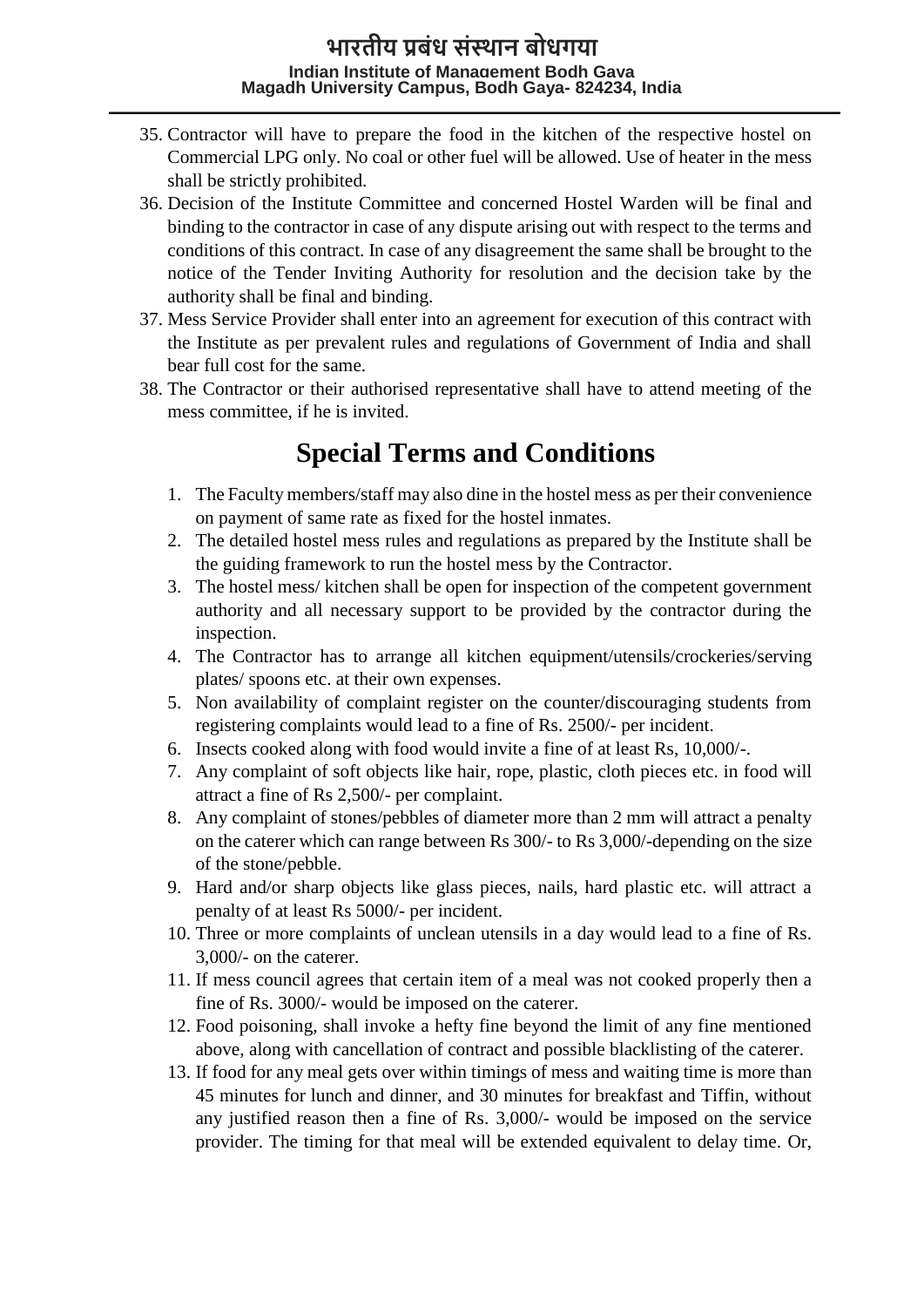students/staff would be provided precooked food as desired by them in case of such delays.

- 14. Change in menu (including fruit/juice/milkshake) of any meal without permission of mess committee would result in a fine of Rs. 3,000/- on the caterer.
- 15. If the quality of milk is not found up to be appropriate, or it is diluted, a fine of 8,000/- would be imposed.
- 16. Inappropriate personal hygiene of workers including their dress and/or misbehaviour by workers etc. will lead to fine of Rs. 3,500/- on caterer for every instance.
- 17. Failure to maintain a proper health check-up of the workers will attract a fine of Rs. 4,000/- per instance.
- 18. For any rule stated in the agreement first violation of the rule implies fine as per the rule. Second and subsequent violations of the same rule on a different day within 30 days of previous fine will attract triple the initial amount of fine on the caterer.
- 19. Absence of proprietor or his representative empowered to take decision from mess council meetings (which will be held once every month) on due invitation will attract a fine of Rs. 20,000/- on caterer.
- 20. As and when mess council proposes a fine it will inform the representative of the caterer or mess manager and fine will be imposed with consent of the wardens. The levies will be recovered from the monthly bill.
- 21. All ingredients being used in the mess including rice, atta, oil and condiments will be of proper standard/brand with ISI mark and FSSAI certification and will be approved by the mess committee. Using brands not mentioned in the contract without prior permission and adulteration shall invoke a hefty fine beyond the limit of any fine mentioned above and decided by the mess council with consent with the wardens. However, an opportunity will be provided to the Service providers to represent before the Mess council and the discussion of the Mess Committee will be final and binding on the service provider.
- 22. Severity of hygiene failure shall be assessed and decided by the Mess Committee and fined appropriately. In case of gross failure/negligence a severe penalty will be imposed, which could be a hefty fine as cash and/or summary termination of the Contract.
- 23. All penalties liable to be levied will be investigated by the Mess Committee and Mess warden and will then only recommend action to be taken.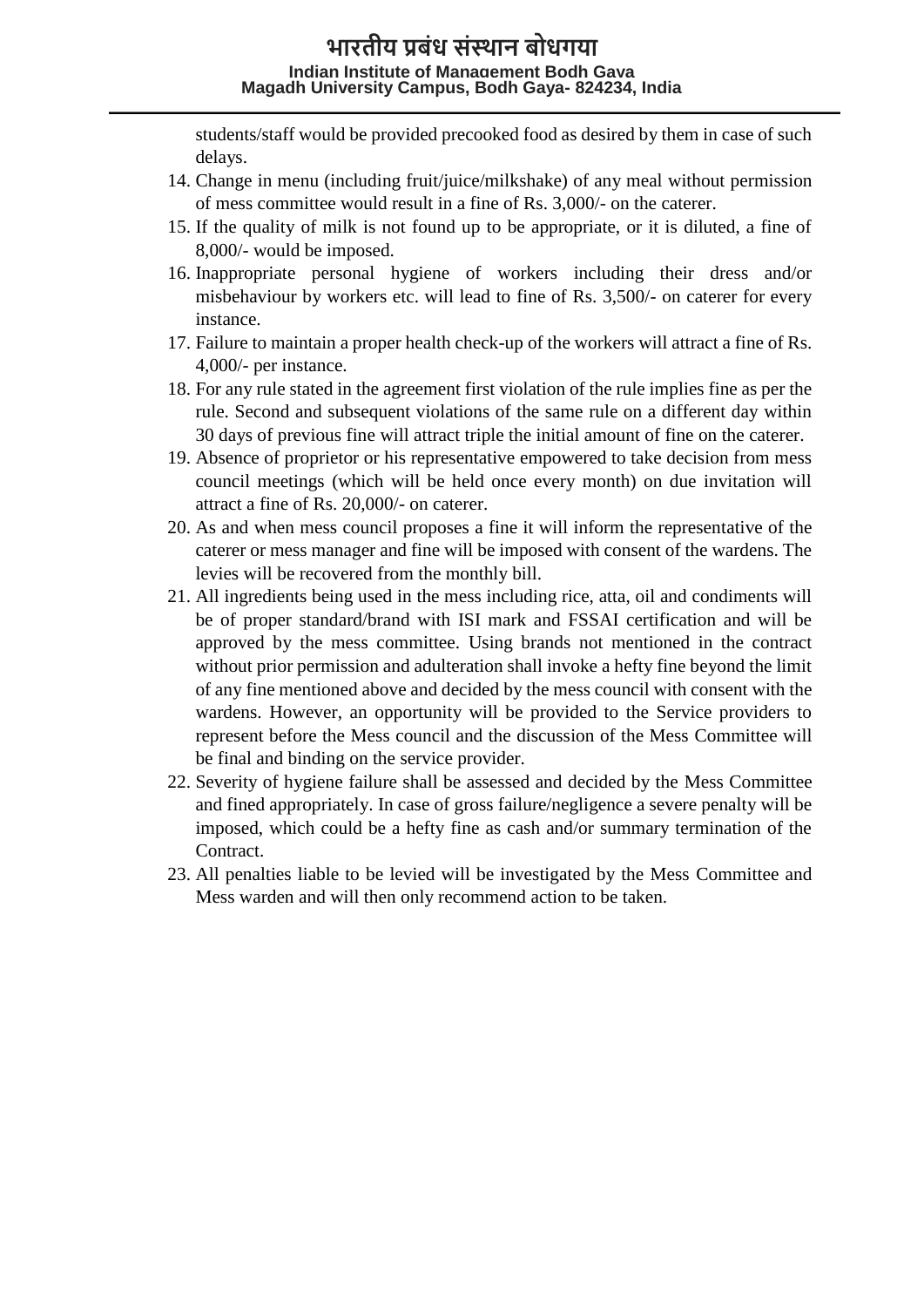## **Annexure "A"**

## **Mess Menu**

- 1. Breakfast one fruit, Tea, Milk, Cornflakes daily and one another item like sandwich/paratha/idli/Vada etc... on different days
- 2. Lunch Roti, Rice, one seasonal vegetable, Daal, Salad, Achaar and Pappad
- 3. Evening Tea/Soft Drinks and Pakoda/Biscuits/ Noodles/ Vermicelli upma/ Samosa etc – different items on different days
- 4. Dinner Roti, Rice, one seasonal vegetable, Daal, Salad, Achaar

\*Please note that Paneer item should be available twice in a week for vegetarian students and Chicken/Mutton/Fish item should be available twice in a week for non-vegetarian students. Muslims persons shall be provided with halal meat/ chicken as per menu.

\*Final Menu will be decided by the Mess Committee.

\* Jain food should be available if Jain students are there and they demand the same.

\* Khichri should be available all days for ill students as per requirements.

#### **Note:**

- 1. Pickle, Salt, Peeper of Standard Make (Unlimited) to be placed on table and to be refilled on regular basis.
- 2. Wherever in the Menu the quantities are not mentioned, it shall be treated as unlimited.
- 3. The dal to be used in a manner in order to maintain the variety of the food served the type of dals to be used in a week shall be as under:
	- a. 04 day Arhar Dal to be used
	- b. 01-day Moong Dhuli Dal
	- c. 01 day Urad Kali Dal
	- d. 01 day Chana Dal
- 4. The contractors are required to quote the rate for non-veg meal, if served separately.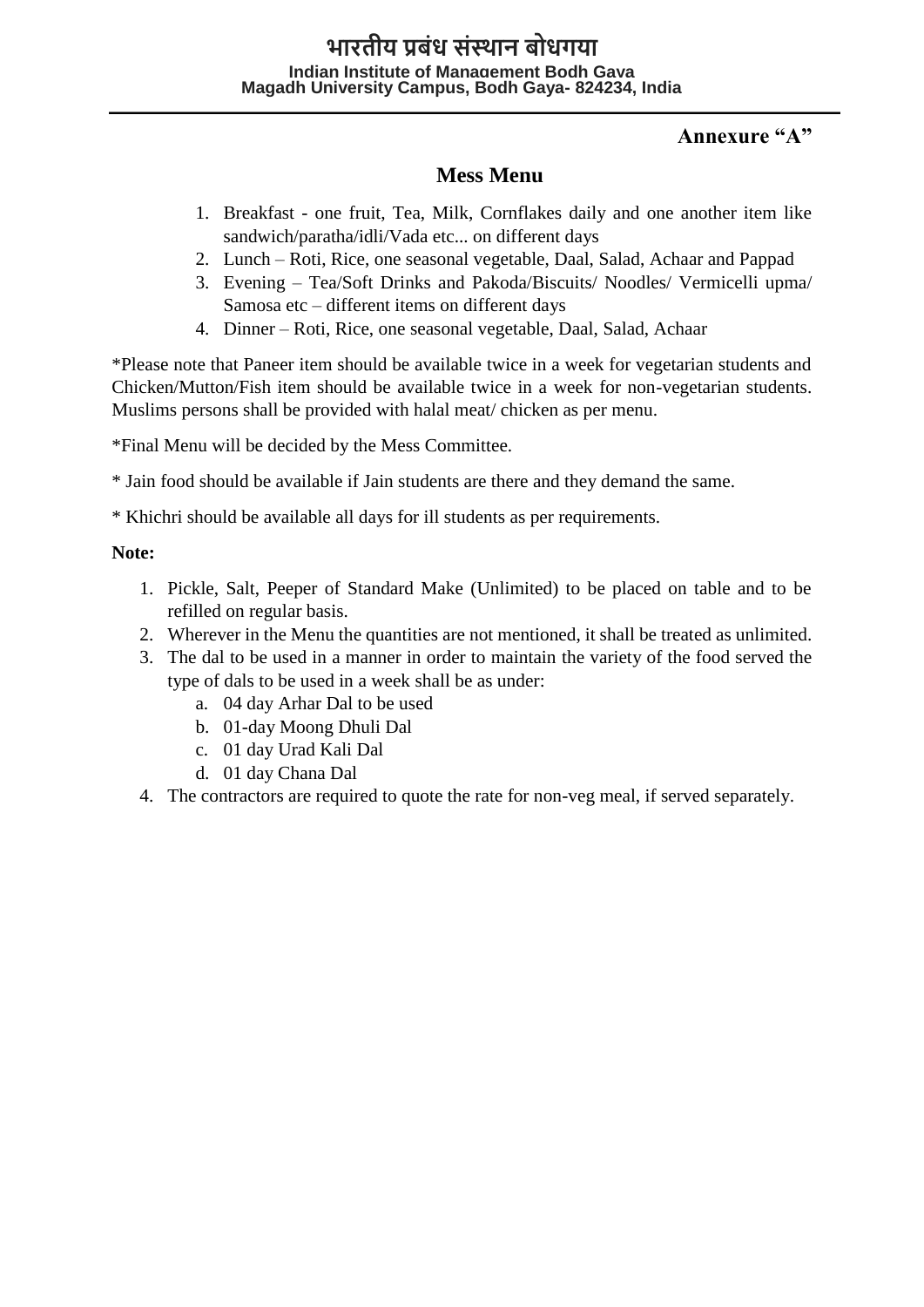# **AFFIDAVIT**

- 1. I/We the undersigned do hereby certify that all the statements made in the required attachments are true and correct.
- 2. The undersigned also hereby certifies that neither our firm  $M/s$ have abandoned any work/supply nor any contract awarded to us for such works/supplies have been rescinded, during last three years prior to the date of this bid.
- 3. The undersigned hereby authorize and request any bank, person, firm or Corporation to furnish pertinent information deemed necessary as requested by the Central Institute of South Bihar, to verify this statement or regarding my (our) competence and general reputation.
- 4. The undersigned understands and agrees that further qualifying information may be requested, and agrees to furnish any such information at the request of the Indian Institute of Management Bodh Gaya.

(Signed by an Authorized Officer of the Firm) Title of Officer Name of Firm Date: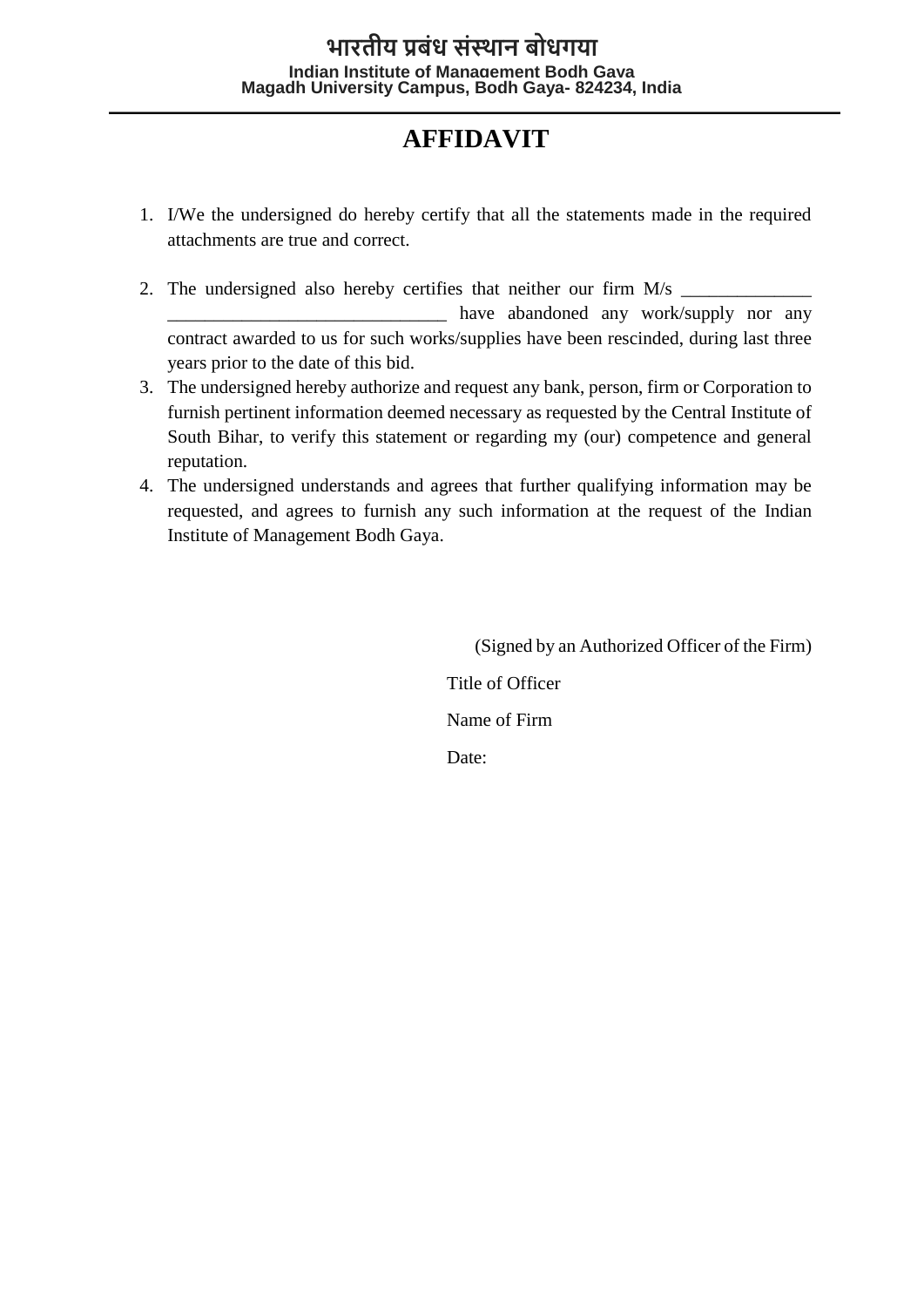# **FINANCIAL BID**

**Note:** This is to be kept in Envelope "C" sealed and it should be written on envelop that Providing the "Institute Mess Services" at "Indian Institute of Management Bodh Gaya.

# **FINANCIAL BID PROFORMA**

**(It should be submitted in a separate sealed envelope)**

Tender Notice No.: IIMBG/ADMIN/TENDER/2019-20/ Date: 30/04/2019

Subject: Providing the "Institute Mess Services".

Name of the Bidder:

| Sl. | <b>Item Description</b>                         | Rate (Rs.)           |  |  |  |
|-----|-------------------------------------------------|----------------------|--|--|--|
|     |                                                 | Per day per student) |  |  |  |
| 1.  | Meals (Morning Tea, Breakfast, Lunch, Evening   |                      |  |  |  |
|     | Refreshment, Dinner) as per the prescribed Menu | Rs.                  |  |  |  |
|     |                                                 |                      |  |  |  |
|     |                                                 |                      |  |  |  |
|     |                                                 |                      |  |  |  |
|     |                                                 |                      |  |  |  |
|     | Add GST extra @%<br>Rs.                         |                      |  |  |  |
|     |                                                 |                      |  |  |  |
|     |                                                 |                      |  |  |  |

Date:

Name: …………………………

Designation & seal

Contact No.

E-Mail.id-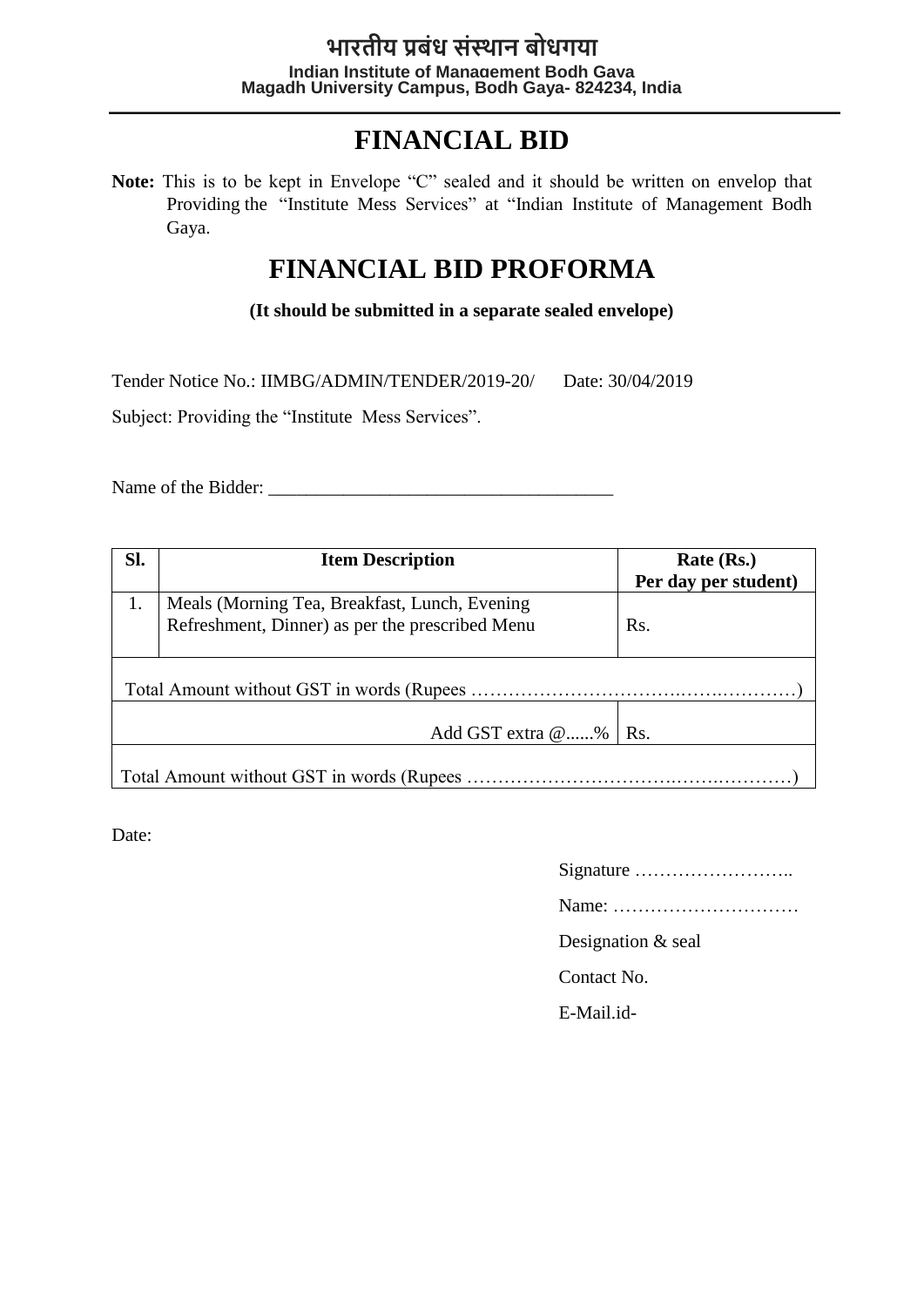# **CERTIFICATE**

## **(to be provided on letter head of the firm)**

I hereby certify that the above firm has not been ever blacklisted by any Central/State Government/Public Undertaking/Institute on any account.

I also certify that the above information is true and correct in all respect and in any case at a later date, if it is found that any details provided above are incorrect, then the contract given to the above firm may be summarily terminated and the firm may be blacklisted.

Date:

Place: Authorized Signatory Name: Seal Designation: Contact No.: